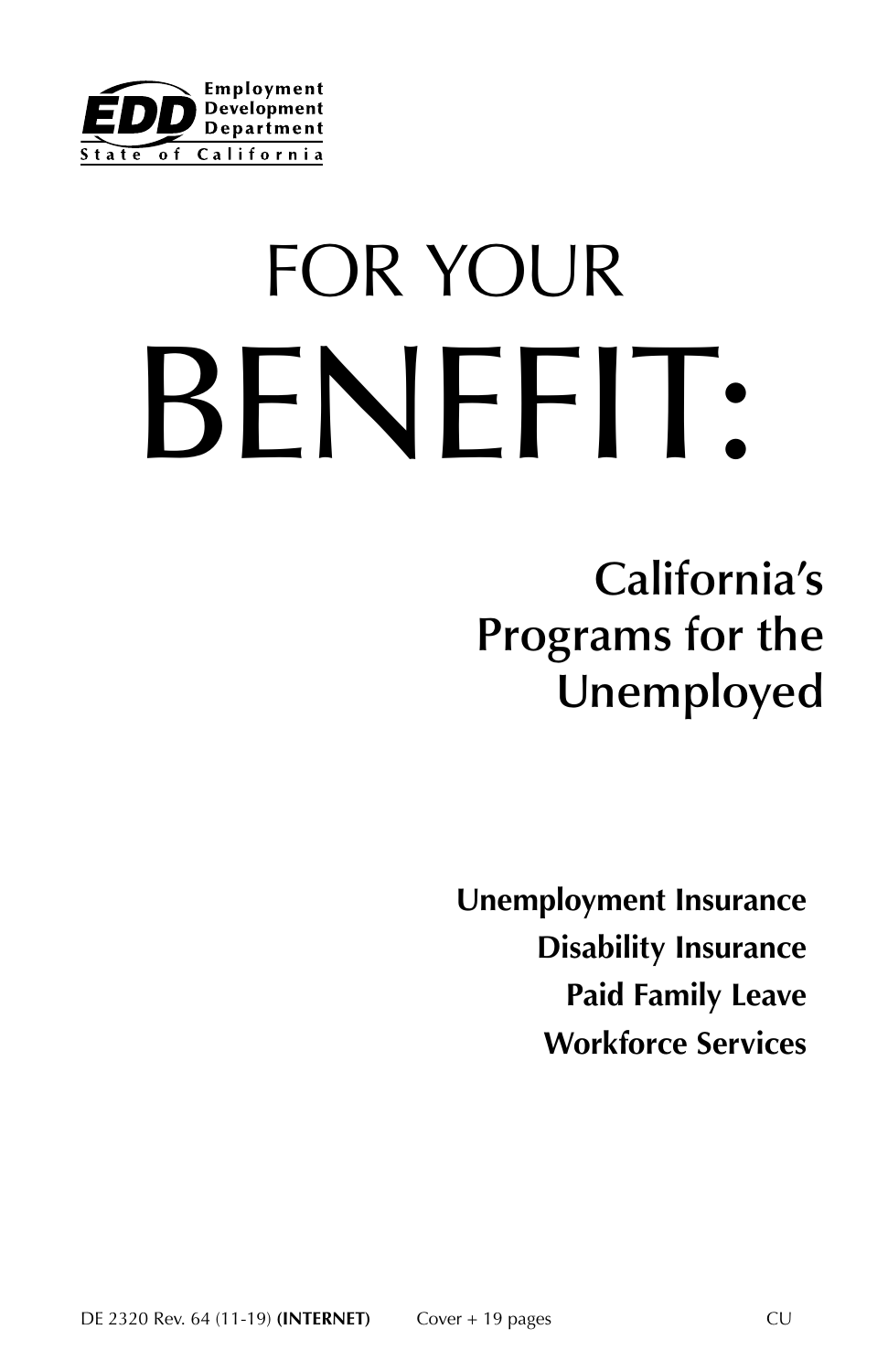# **For Your Benefit: California's Programs for the Unemployed**

This publication provides information about programs offered by the Employment Development Department (EDD) for unemployed Californians. This is for general information only and it is not a legal document.

Additional information is available by visiting the **[EDD online](https://www.edd.ca.gov/)** (edd.ca.gov). Unemployment Insurance (UI) ................................................................. 2 UI benefits provide partial wage replacement to workers who are unemployed through no fault of their own. State Disability Insurance (SDI) ............................................................... 13 Disability Insurance (DI) is part of SDI and provides partial wage replacement benefits to workers who are unable to work due to a nonwork-related illness or injury, pregnancy, or childbirth. Paid Family Leave (PFL) ........................................................................... 14 PFL is part of SDI and provides partial wage replacement benefits to workers who need time off to care for a seriously ill family member or bond with a new child. Workforce Services ................................................................................. 14 The EDD's Workforce Services Branch provides a range of employment services for job seekers and employers. How to Get Help ................................................................................... 19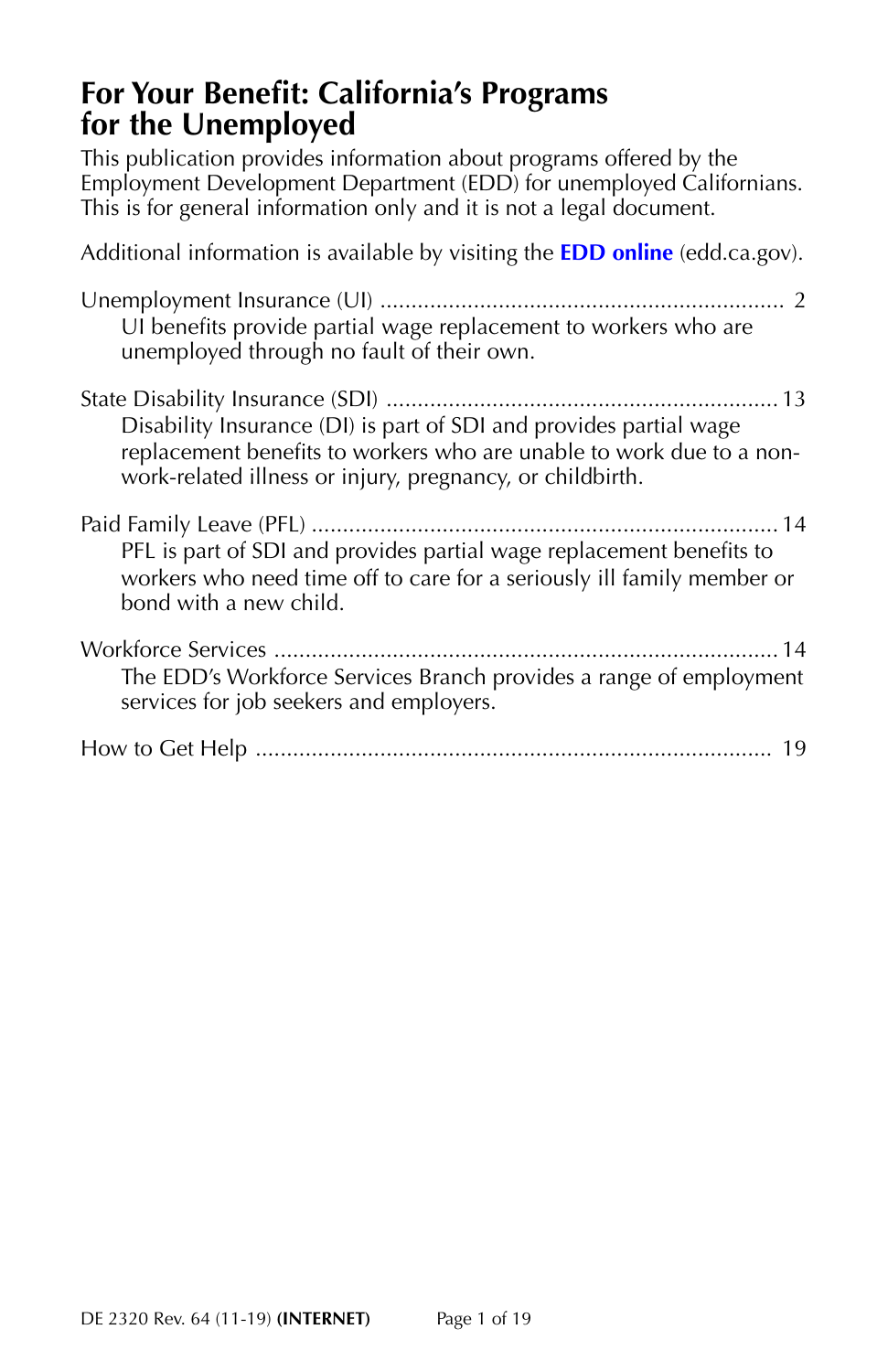# **Unemployment Insurance (UI)**

UI is paid for by your employer and provides partial wage replacement when you are unemployed and meet all eligibility requirements.

# **Who Should File a UI Claim**

You may file a claim for UI benefits if you are out of work or your hours have been reduced.

To be eligible for UI benefits, you must have earned enough wages during the base period to establish a claim, and be:

- Totally or partially unemployed.
- Unemployed through no fault of your own.
- Physically able to work.
- Available for work.
- Ready and willing to accept work immediately.
- Actively looking for work.

# **When to File**

You may apply for benefits as soon as you are unemployed or your work hours are reduced. Your claim will begin on the Sunday of the week in which you file your claim.

All claims have a one-week, unpaid waiting period. The waiting period does not begin until you file a claim, certify for benefits, and meet all eligibility requirements.

# **What You Need to File**

To file a claim, you need to provide your:

- Name, (including all names you used while working) and Social Security number.
- Mailing and residence address (if different) and phone number.
- Last employer's complete name, address (mailing and physical location), and phone number.
- Last day worked and the reason you're no longer working (laid off, quit, fired, or left work because of a trade dispute).
- Work history during the 18 months prior to filing your claim, including out-of-state employment. Include all employers' names, dates employed, and wages earned.
- State-issued driver license number or identification card number.
- Citizenship status and if you have the legal right to work in the United States. If you indicate you're registered with the United States Citizenship and Immigration Services (USCIS, formerly INS) and authorized to work in the United States, you'll be asked for the title of your employment authorization document and information from the USCIS document, such as the Alien Registration Number, card number, and/or expiration date.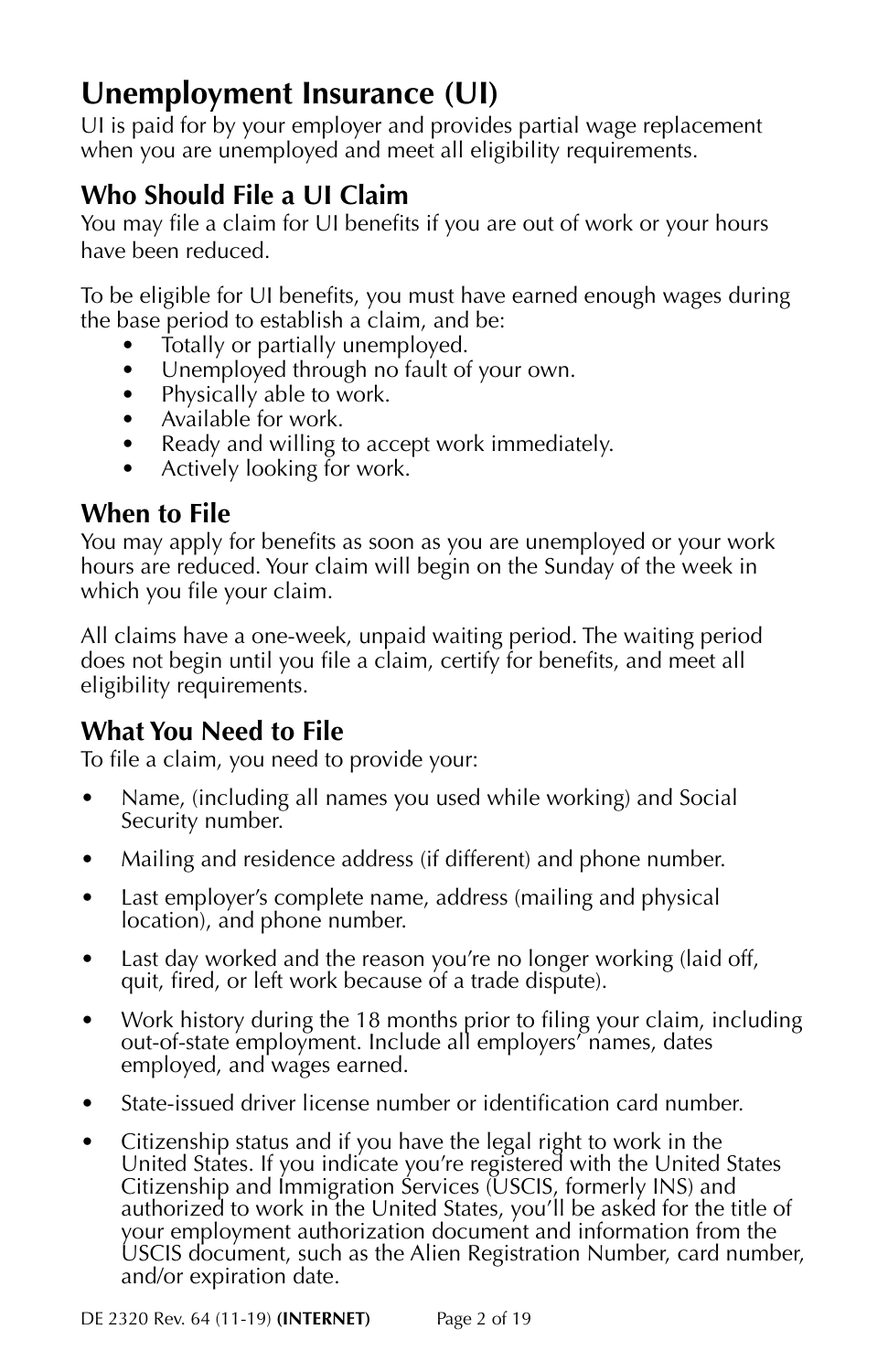**Note:** Your last employer's name and address are very important, regardless of how long you worked for the employer(s). If you worked part-time, provide the number of hours you worked each week.

**If you served in the military** in the last 18 months, you will need to provide information from your DD214 Member Copy 4.

**If you worked for the federal government** during the last 18 months, you will need to provide information from your *Notice to Federal Employees About Unemployment Insurance*, Standard Form 8.

# **Warning**

Making a false statement or withholding information to receive benefits can be a felony. Penalties may include fines, a loss of benefits, and/or criminal prosecution. See additional information on fraud and penalties on Page 12.

# **Employer Notification**

Your last employer is notified when you file a UI claim. Although your eligibility is determined by the EDD, employers fund the UI program and are required by law to provide any information that may affect your eligibility to receive benefits.

# **Types of Claims**

The claim you file depends on the type of employer you worked for and the state(s) where you worked.

You will file a:

- Regular California claim if you only worked in California, even if you now live outside of California.
- Federal claim if your employment was in civilian work for the federal government.
- Military claim if you served as a member of the United States Armed Forces.
- Combined wage claim if you earned wages in California and in at least one other state during the last 18 months.
- Interstate claim if you now reside in California and only worked in another state during the last 18 months. File your claim directly with the other state, the District of Columbia, Puerto Rico, or Canada. If you worked in the U.S. Virgin Islands, contact the EDD at 1-800-300-5616.

# **How to File**

You may file a UI claim using one of the following methods:

## **• Online**

UI Online $S_M$  is the fastest and most convenient way to file your UI claim. Visit **UI Online**<sup>SM</sup> (edd.ca.gov/UI\_Online) to get started.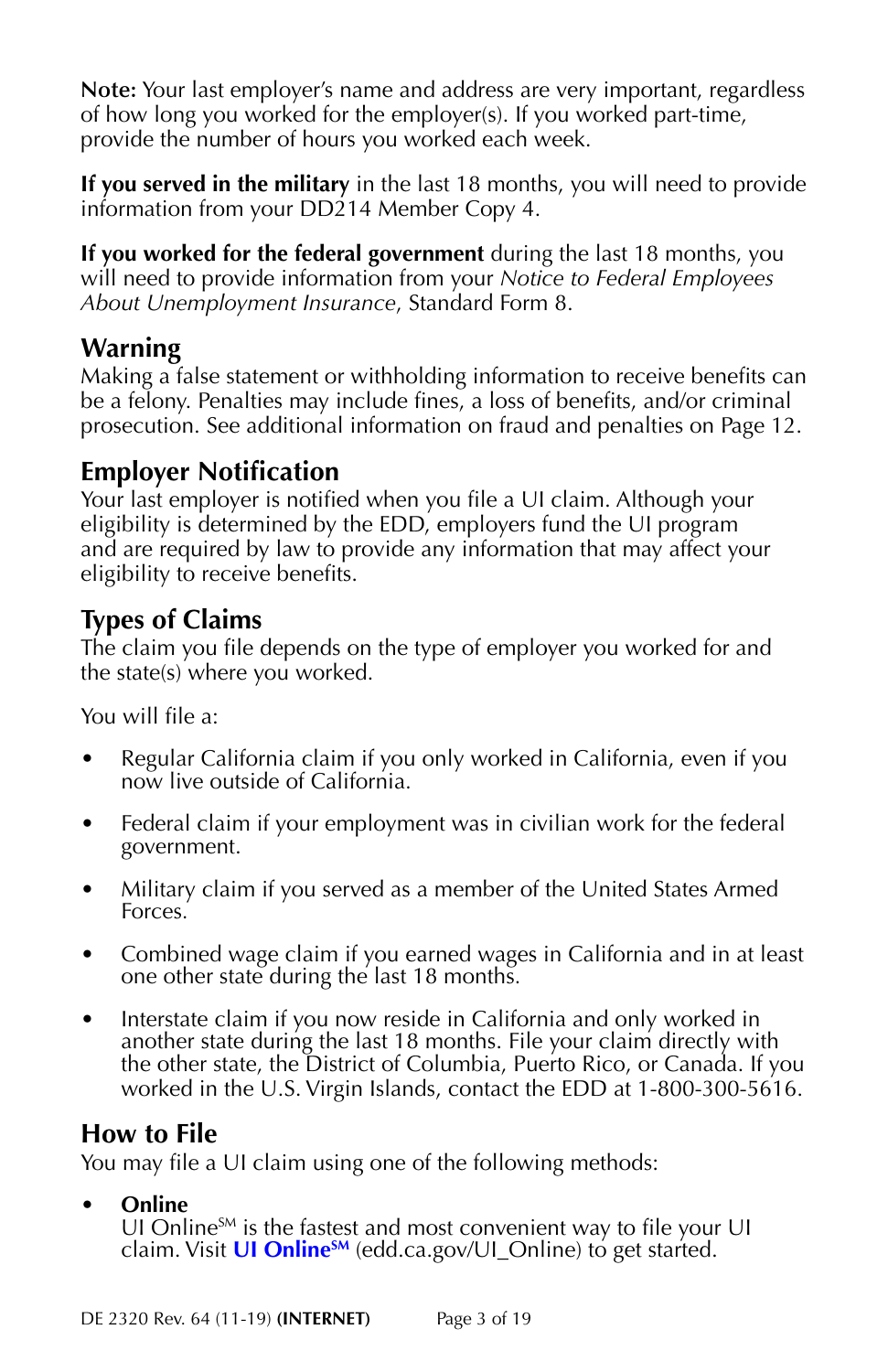#### **• Phone**

Speak to an EDD representative Monday through Friday between 8 a.m. and 12 noon (Pacific Time), except on state holidays. Refer to Page 19 for a list of UI phone numbers.

#### **• Fax or Mail**

When filing a claim with UI Online some customers will be instructed to fax or mail their UI application to the EDD. If this occurs, the paper *Unemployment Insurance Application* (DE 1101I) will display for you to complete and submit.

For faster and more secure processing, fax the completed form to the number listed on the form. If mailing your UI application, use the address on the form and allow additional time for processing.

# **Beginning Date of Claim**

Your claim begins on the Sunday of the week in which you file your claim.

# **Ending Date of Claim**

Your claim ends on the Saturday, 52 weeks after your claim begins. If you exhaust your benefits prior to this date, you cannot file another California claim until the benefit year of the claim ends.

If you worked in another state during the last 18 months, you may be eligible to file a new claim in that state.

# **Minimum Earnings to Establish a Valid Claim**

You must have at least \$1,300 in earnings in one quarter of your base period or at least \$900 in earnings in the highest quarter and 1.25 times your highest quarter earnings in your total base period.

For example: If you have \$900 earnings in your highest quarter, you would also be required to have earned a total of \$1,125 in the base period  $($900 \times 1.25 = $1,125).$ 

# **How UI Benefits are Calculated**

The quarter in which you were paid the highest wages during the base period determines your weekly benefit amount (WBA). The WBA ranges from \$40 to \$450 per week.

The maximum benefit amount is 26 times the weekly benefit amount or one-half of the total base period wages, whichever is less.

Refer to the **Unemployment Insurance Benefit Table** on Page 16 to estimate your WBA.

# **Base Period**

There are two types of base periods used to establish a claim: the standard base period and the alternate base period.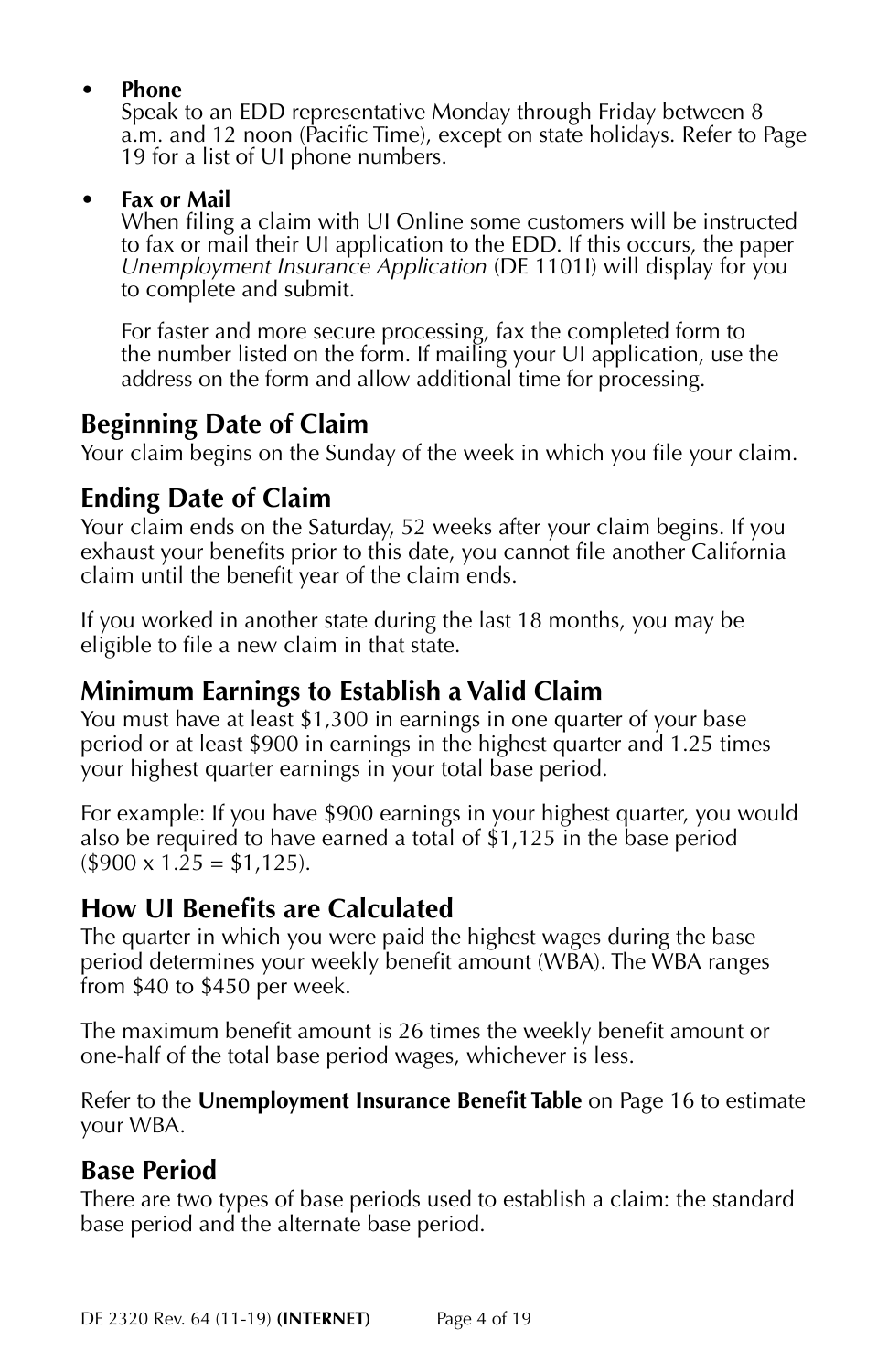# **Standard Base Period (SBP)**

The SBP is the first four of the last five completed calendar quarters prior to the beginning date of the claim.

Refer to the chart below. The shaded area represents a standard base period. The non-shaded area represents the quarter the claim is filed.

| <b>OCT</b><br><b>NOV</b><br><b>DEC</b> | <b>JAN</b><br><b>FEB</b><br><b>MAR</b> | <b>APR</b><br><b>MAY</b><br><b>JUNE</b> | <b>JULY</b><br><b>AUG</b><br><b>SEPT</b> |                                        | <b>JAN</b><br><b>FEB</b><br><b>MAR</b> |                                         | If your claim<br>begins in:              |                                        |
|----------------------------------------|----------------------------------------|-----------------------------------------|------------------------------------------|----------------------------------------|----------------------------------------|-----------------------------------------|------------------------------------------|----------------------------------------|
|                                        | <b>JAN</b><br><b>FEB</b><br><b>MAR</b> | <b>APR</b><br><b>MAY</b><br><b>JUNE</b> | <b>JULY</b><br><b>AUG</b><br><b>SEPT</b> | <b>OCT</b><br><b>NOV</b><br><b>DEC</b> |                                        | <b>APR</b><br><b>MAY</b><br><b>JUNE</b> |                                          |                                        |
|                                        |                                        | <b>APR</b><br><b>MAY</b><br><b>JUNE</b> | <b>JULY</b><br><b>AUG</b><br><b>SEPT</b> | <b>OCT</b><br><b>NOV</b><br><b>DEC</b> | <b>JAN</b><br><b>FEB</b><br><b>MAR</b> |                                         | <b>JULY</b><br><b>AUG</b><br><b>SEPT</b> |                                        |
|                                        |                                        |                                         | <b>JULY</b><br><b>AUG</b><br><b>SEPT</b> | <b>OCT</b><br><b>NOV</b><br><b>DEC</b> | <b>JAN</b><br><b>FEB</b><br><b>MAR</b> | <b>APR</b><br><b>MAY</b><br><b>JUNE</b> |                                          | <b>OCT</b><br><b>NOV</b><br><b>DEC</b> |

# **Alternate Base Period (ABP)**

If you do not have sufficient wages in the standard base period, you may qualify to file a claim using the ABP.

The ABP is the last four completed calendar quarters prior to the beginning date of the claim.

The EDD will automatically file an ABP claim on your behalf if you're not eligible for a SBP claim.

You may be asked to provide additional wage information so the EDD can correctly calculate your benefit amount. If you receive an *Affidavit of Wages* (DE 23A), provide the requested documents and return to the EDD.

**Note:** The ABP can **only** be used when there are not enough wages earned in the standard base period to establish a claim.

Refer to the chart below. The shaded area represents the ABP. The nonshaded area represents the quarter the claim is filed.

| <b>JAN</b><br><b>FEB</b><br><b>MAR</b> | <b>APR</b><br><b>MAY</b><br><b>JUNE</b> | <b>JULY</b><br><b>AUG</b><br><b>SEPT</b> | <b>OCT</b><br><b>NOV</b><br><b>DEC</b> | <b>JAN</b><br><b>FEB</b><br><b>MAR</b> |                                         | If your claim<br>begins in:              |                                        |
|----------------------------------------|-----------------------------------------|------------------------------------------|----------------------------------------|----------------------------------------|-----------------------------------------|------------------------------------------|----------------------------------------|
|                                        | <b>APR</b><br><b>MAY</b><br><b>JUNE</b> | <b>JULY</b><br><b>AUG</b><br><b>SEPT</b> | <b>OCT</b><br><b>NOV</b><br><b>DEC</b> | <b>JAN</b><br><b>FEB</b><br><b>MAR</b> | <b>APR</b><br><b>MAY</b><br><b>JUNE</b> |                                          |                                        |
|                                        |                                         | <b>JULY</b><br><b>AUG</b><br><b>SEPT</b> | <b>OCT</b><br><b>NOV</b><br><b>DEC</b> | <b>JAN</b><br><b>FEB</b><br><b>MAR</b> | <b>APR</b><br><b>MAY</b><br><b>JUNE</b> | <b>JULY</b><br><b>AUG</b><br><b>SEPT</b> |                                        |
|                                        |                                         |                                          | <b>OCT</b><br><b>NOV</b><br><b>DEC</b> | <b>JAN</b><br><b>FEB</b><br><b>MAR</b> | <b>APR</b><br><b>MAY</b><br><b>JUNE</b> | <b>JULY</b><br><b>AUG</b><br><b>SEPT</b> | <b>OCT</b><br><b>NOV</b><br><b>DEC</b> |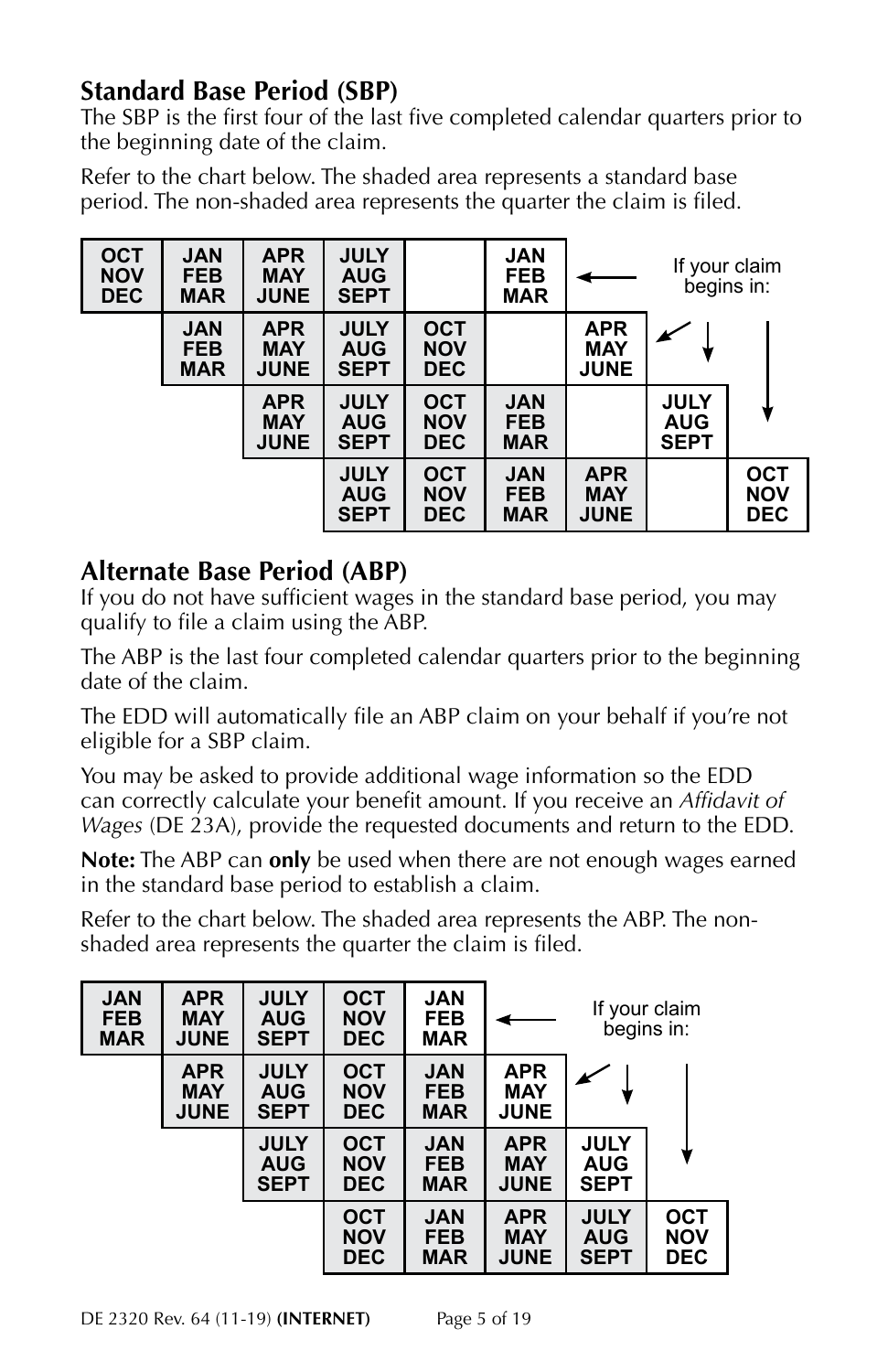# **Waiting Period**

Unemployment Insurance claims have a mandatory, one week, unpaid waiting period. This waiting period generally takes effect on the first eligible week of a claim and prior to benefits being paid. Do not wait to file your claim because the waiting period cannot be served until a claim has been filed.

## **How to Certify for Benefits**

To serve your waiting period and receive benefit payments, you must meet all eligibility requirements and certify for benefits every two weeks.

There are three ways to certify for benefits:

#### • **UI Online**<sup>SM</sup>: (edd.ca.gov/UI Online)

This is the fastest way to certify for benefits and report work and wages. To use UI Online, you must create a secure login through Benefit Programs Online **and** complete a one-time registration for UI Online.

For added convenience, UI Online Mobile<sup>SM</sup> is available for mobile devices.

- **EDD Tele-CertSM:** 1-866-333-4606 Certify over the phone by calling 1-866-333-4606. Select option 2 and follow all instructions. To access EDD Tele-Cert you must create a PIN.
- **Mail:** Complete, sign, and mail the *Continued Claim* (DE 4581) form to the EDD.

**Note:** For faster processing, certify through UI Online or EDD Tele-Cert.

#### **Payments**

Payments are issued after you certify for benefits and continue to meet all eligibility requirements for every week you claim benefits.

You have an option in how you receive your benefit payments. The EDD issues benefit payments by the EDD Debit Card<sup>SM</sup> or by check. The EDD Debit Card is the fastest and most secure way to receive your benefits. However, you do not have to accept. Once, your claim is filed, contact the EDD if you wish to receive your benefits by paper check.

The EDD Debit Card is valid for three years and used for all Disability Insurance (DI), Paid Family Leave (PFL), and Unemployment Insurance (UI) benefits.

If you have an EDD Debit Card from a previous DI, PFL, or UI claim that is still valid, you will not be mailed a new card until the card has expired. If you need a replacement card, contact Bank of America EDD Debit Card Customer service by calling 1-866-692-9374 or 1-866-656-5913.

For more information, visit **[Bank of America, EDD Debit Card](https://prepaid.bankofamerica.com/EddCard)** online (bankofamerica.com/EDDCard).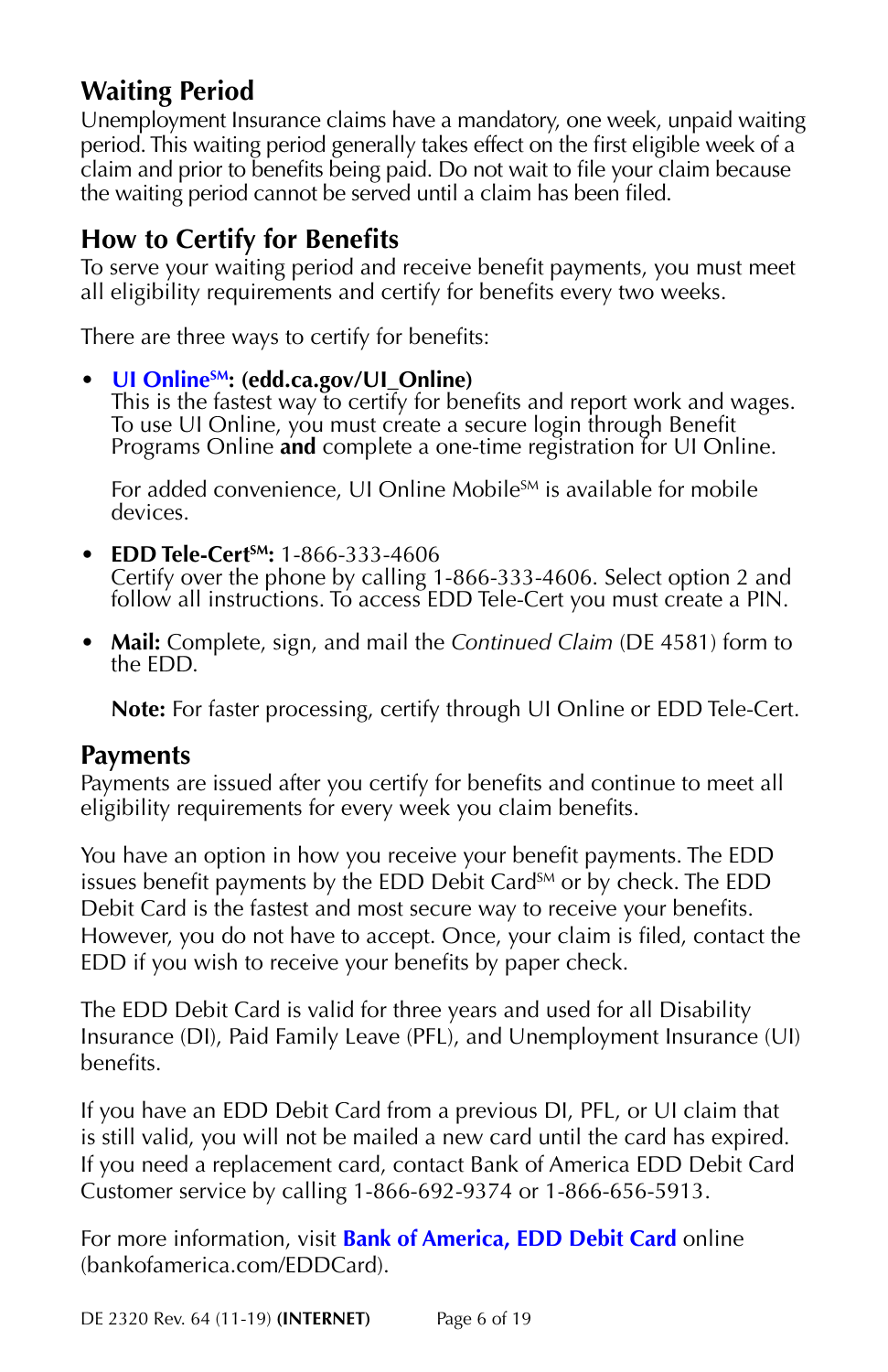# **Tax Requirements**

UI benefits are subject to federal income tax, but exempt from California state income tax. Each time you certify for benefits, you can choose to withhold the 10 percent federal income tax from your weekly benefit payment. Otherwise, you may be required to pay the tax at the end of the year, when you file your tax return.

Each January, the EDD mails a Form 1099G to individuals who received UI benefits during the previous calendar year. Use the form to report important tax information on your federal tax return. You can access Form 1099G information for up to the past five years and/or request duplicate copies through UI Online or by calling 1-866-401-2849.

# **Child Support Obligations**

Your UI benefits may be reduced if you're required to pay child support payments to a court, District Attorney's office, or other child support enforcement agency.

# **Report Earnings**

You are required to report **all** work, wages, and other income to the EDD during the week they were earned, not when you receive your pay. Failure to properly report your earnings can result in overpayments and penalties.

Types of income to report:

- Piece work
- Idle time pay
- Jury fees
- Commissions
- Witness fees
- Reuse pay
- Holiday pay
- Holding fees
- Residuals • Awards
- Vacation pay • In-lieu-of-notice pay
- Bonuses
- Tips
- Self-employment income
- Strike benefits/picket pay
- Standby pay
- Bereavement
- Back-pay
- Paid sick leave
- Workers' Compensation pension, retirement, annuity

**Note:** You must report board, lodging, meals, or any other payment you receive instead of money when you work. If you are unsure about how to report wages, contact the EDD.

# **Pension or Retirement Pay**

UI benefits may be reduced if you are receiving a pension, retirement pay, annuity, or other similar payment based on your previous work.

Social Security benefits are not deductible from UI benefits and do not need to be reported to the EDD.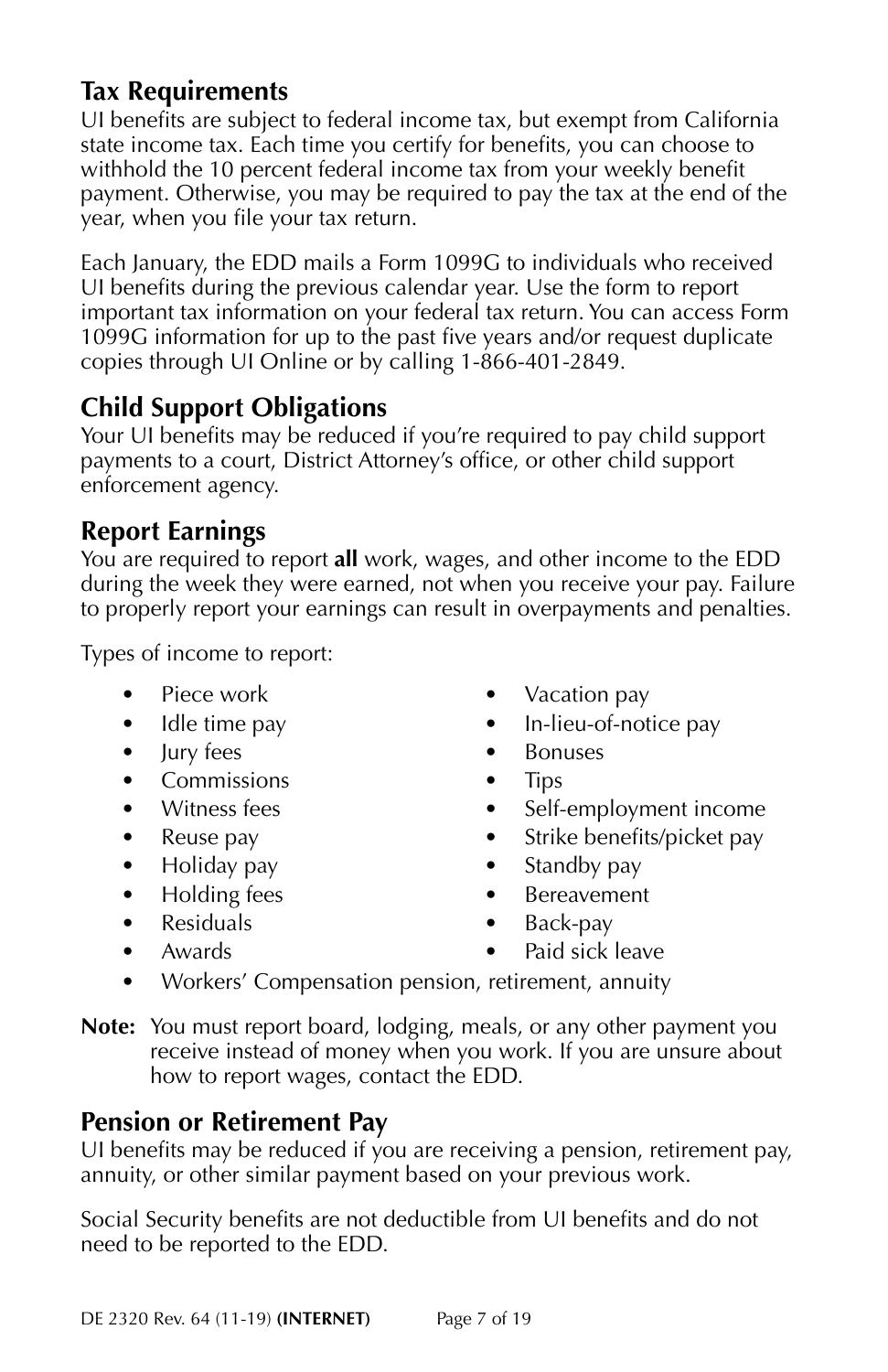# **Part-Time Work**

If you work less than full-time, you are required to report that work to the EDD. However, you may still be eligible for partial UI benefits. The first \$25 or 25 percent of your gross total earnings for the week (whichever is greater) will not be counted toward your benefit amount. The amount remaining will be deducted from your weekly benefit amount.

Example 1:

Your weekly benefit amount is \$50. You earn \$30. You must report the \$30; however, the first \$25 is not counted, leaving \$5 to deduct from your weekly benefit amount. You would receive \$45 (\$50 minus \$5) in UI benefits.

Example 2:

Your weekly benefit amount is \$400. You earn \$200. You must report \$200; however, the first 25 percent (\$50) is not counted, leaving \$150 to deduct from your weekly benefit amount. You would receive \$250 (\$400 minus \$150) in UI benefits.

# **How Your Eligibility is Determined**

To be eligible, you must be:

- Out of work through no fault of your own.
- Physically able to work.
- Ready to accept work.
- Actively looking for work.

If you were laid off, you're considered to be out of work through no fault of your own.

If you quit your last job, were fired, or unemployed due to a strike or lockout, the EDD will schedule a phone interview with you to collect information on the reason you're no longer working. Your UI benefits cannot be paid until your phone interview is complete, you certify for benefits, and the EDD determines your eligibility.

You have the right to request more time to gather information, contact witnesses, or obtain the advice of a representative. If the eligibility issue involves an employer, the EDD may contact the employer.

If you are sent a written request for more information and you respond by mail, the EDD interviewer will use the information provided to determine your eligibility.

If you're denied benefits for any reason throughout your claim, including insufficient wages to establish a claim, a written *Notice of Determination* (DE 1080CZ) will be mailed to you explaining the reason along with your appeal rights.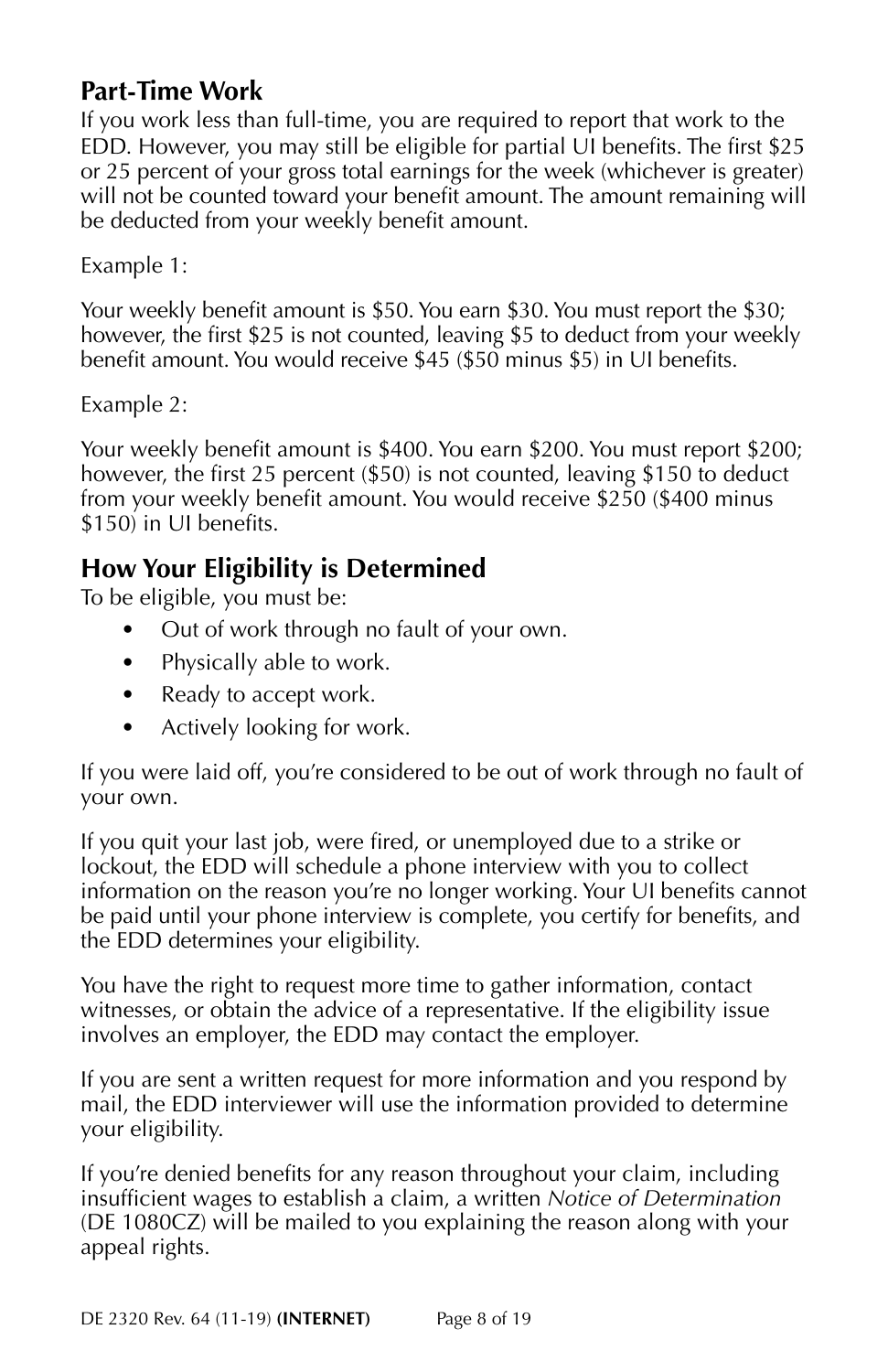**Important:** Your benefits can be delayed or denied if you're not available for the interview or do not submit the required information. The EDD will make a decision of eligibility based on the information available.

# **Appeals Process**

If you're denied UI benefits, you have the legal right to appeal the decision by completing and mailing the *Appeal Form* (DE 1000M). To be considered timely, it must be mailed within 30 calendar days from the mailing date of the *Notice of Determination* (DE 1080CZ). If you miss the 30-day deadline, you may still appeal, but you must show good cause for the delay.

Your appeal will be heard by an independent administrative law judge. Hearings are informal, but all testimony is taken under oath and is subject to cross-examination. The office of appeal will notify you of when and where the hearing will be held.

Before the hearing, you have the right to review all records affecting your appeal. Those records are provided by California Unemployment Insurance Appeals Board (CUIAB). You can request records from the EDD to prepare for your hearing.

At the hearing, you may be represented by yourself, a union official, an attorney, or anyone else you select. You may bring any relevant documentation you may have to support your case.

After the hearing, you are mailed the administrative law judge's decision. If you're not satisfied, you may submit a second level appeal to the CUIAB.

For information on how the UI code is applied, including current case studies, see the online **[Benefit Determination Guide](https://edd.ca.gov/uibdg/)** (edd.ca.gov/uibdg).

**Important:** You are required to continue to certify for benefits while your claim is under appeal. If the original decision is reversed, the EDD can quickly issue all back payments to you. **Failure to comply could result in your benefits being denied or delayed.**

# **Cancelling a Claim**

You may cancel a claim if you meet **all** of the following criteria:

- No benefits have been paid.
- You're not disqualified for benefits due to an eligibility issue.
- An overpayment has not been established on the claim.
- You notify the EDD before the 52-week benefit year ends.

Once a claim is canceled, it cannot be re-established with the same beginning date. You must file a new claim, which will have a later beginning date.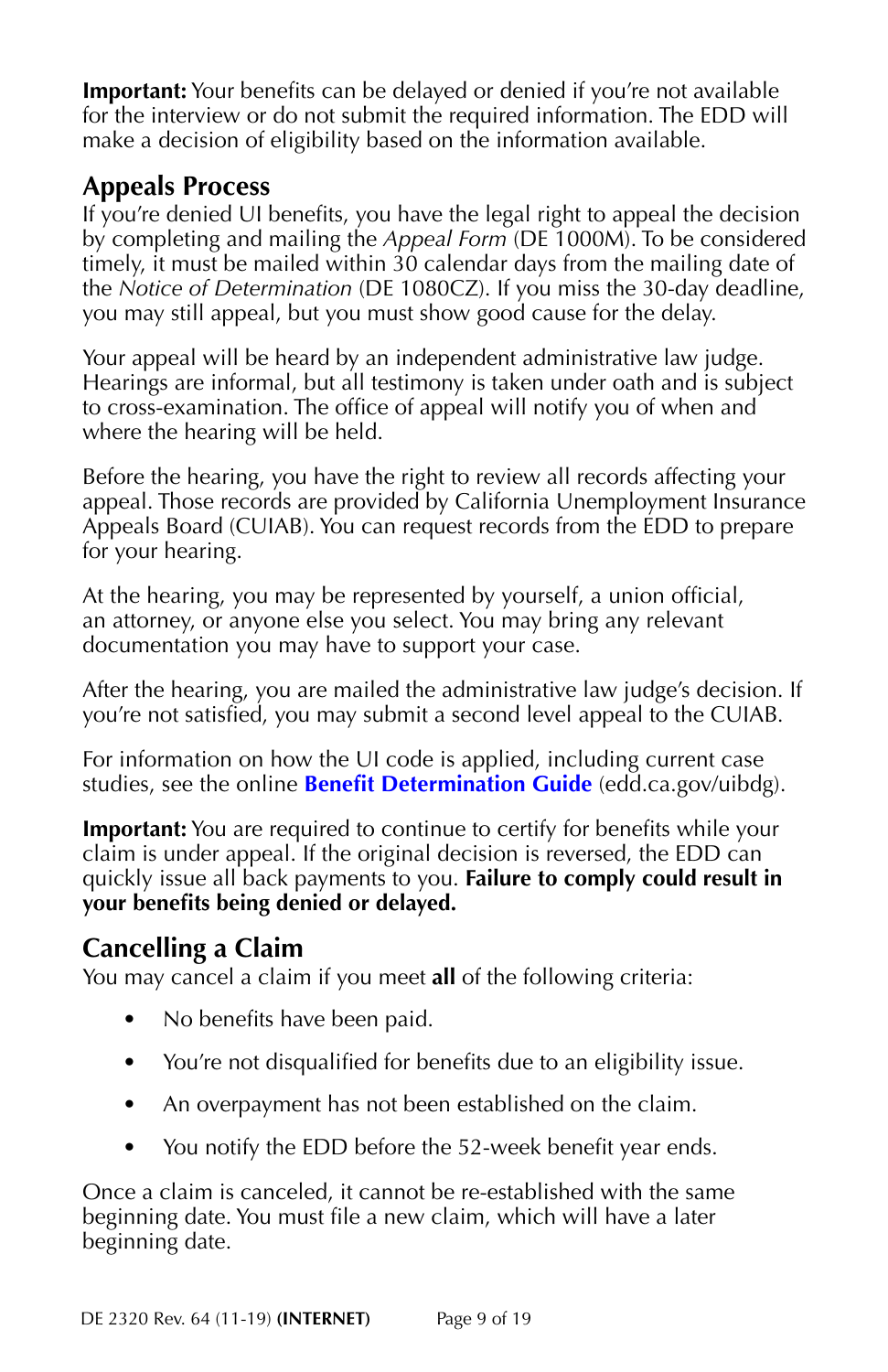# **Workers Not Covered by Unemployment Insurance**

The following groups of workers are not normally covered:

- Elected officials.
- Self-employed, unless participating in elective coverage.
- Students enrolled and regularly attending classes at the school or education institution where employed.
- Members of a Limited Liability Company (LLC) that are treated as a partnership for federal income tax reporting purposes.
- A student's spouse who is working for an educational institution in an employment program provided for the purpose of financially aiding the student.
- Parents employed by their children.
- Husbands and wives employed by each other.
- Certain state-licensed salespersons paid only by commissions.
- Caddies and jockeys.

If you do not know whether you are covered, do not waive your rights. Contact the EDD for more information.

# **Elective Coverage**

Under certain conditions, employers of the individuals whose services are not covered may elect to cover those services. If you're not sure whether you're eligible for these benefits, contact the EDD.

# **Request a Claim Print Out**

You may request a print out of your claim through one of the following methods:

- Create an account by visiting **[UI Online](https://edd.ca.gov/Unemployment/UI_Online.htm)** (edd.ca.gov/UI\_Online). Select **Claim History** and print.
- Call the EDD at 1-800-300-5616.

# **Special Programs**

#### **California Training Benefits (CTB)**

If you're attending school or training while receiving UI benefits, you may qualify for CTB.

If eligible, you can further your education, upgrade your skills, and/or learn a new trade while attending an EDD-approved training or school program to be more competitive in today's labor market.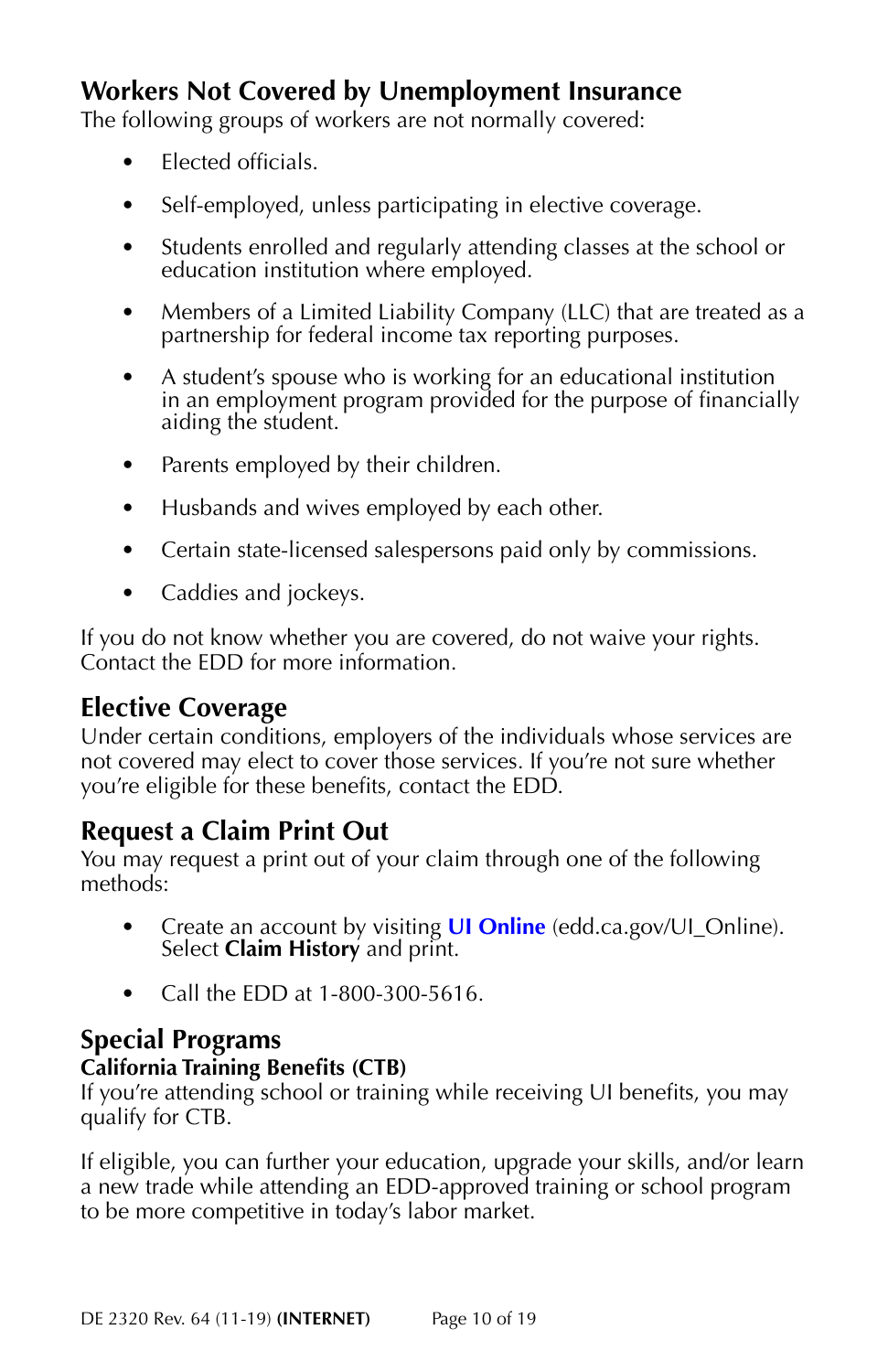While in school or training, you'll be exempt from the requirements to be available for work, actively seek work, and accept work. You may also be eligible for additional weeks of benefits. Learn more online by visiting **[California Training Benefits](https://edd.ca.gov/unemployment/California_Training_Benefits.htm)** (edd.ca.gov/unemployment/California\_ Training\_Benefits.htm).

**Note:** The EDD does **not** cover any educational or training-related expenses such as tuition, fees, books, supplies, or transportation. However, there are state, federal, or employer programs that may fund your school or training.

# **Training Extension (TE)**

A TE provides additional benefits to individuals who have been approved for CTB, while completing school or training. Only one TE is allowed for each CTB-approved training period.

If interested, you must contact the EDD to inquire about a TE before receiving the 16th week of UI benefits. For claims that have less than 16 weeks of benefits, you **must** contact the EDD before the claim reaches a zero balance.

# **Disaster Unemployment Assistance (DUA)**

The federal DUA program provides financial assistance to individuals whose employment or self-employment has been lost or interrupted as a direct result of a major disaster and who are **not** eligible for regular UI benefits. These benefits are available only when the President of the United States declares a major disaster and makes this special assistance available.

If DUA benefits are available, information will be posted on the **[EDD](https://edd.ca.gov/)** website (edd.ca.gov).

#### **Trade Adjustment Assistance (TAA)/Re-employment Trade Adjustment Assistance (RTAA)**

The TAA program is a federally funded program that provides training and training-related benefits and services to workers who are certified by the U.S. Department of Labor as having lost their jobs, or had their hours and wages reduced, as a result of increased imports from, or a shift in production to, a foreign country.

The RTAA program provides wage subsidies to individuals age 50 or older who return to work paying less than their former trade impacted employment.

# **Extended Benefits**

Extended benefits are available to workers who have exhausted regular unemployment insurance benefits when the unemployment rate equals or exceeds a certain percentage established by state and/or federal law or when the federal government approves special extended benefit legislation.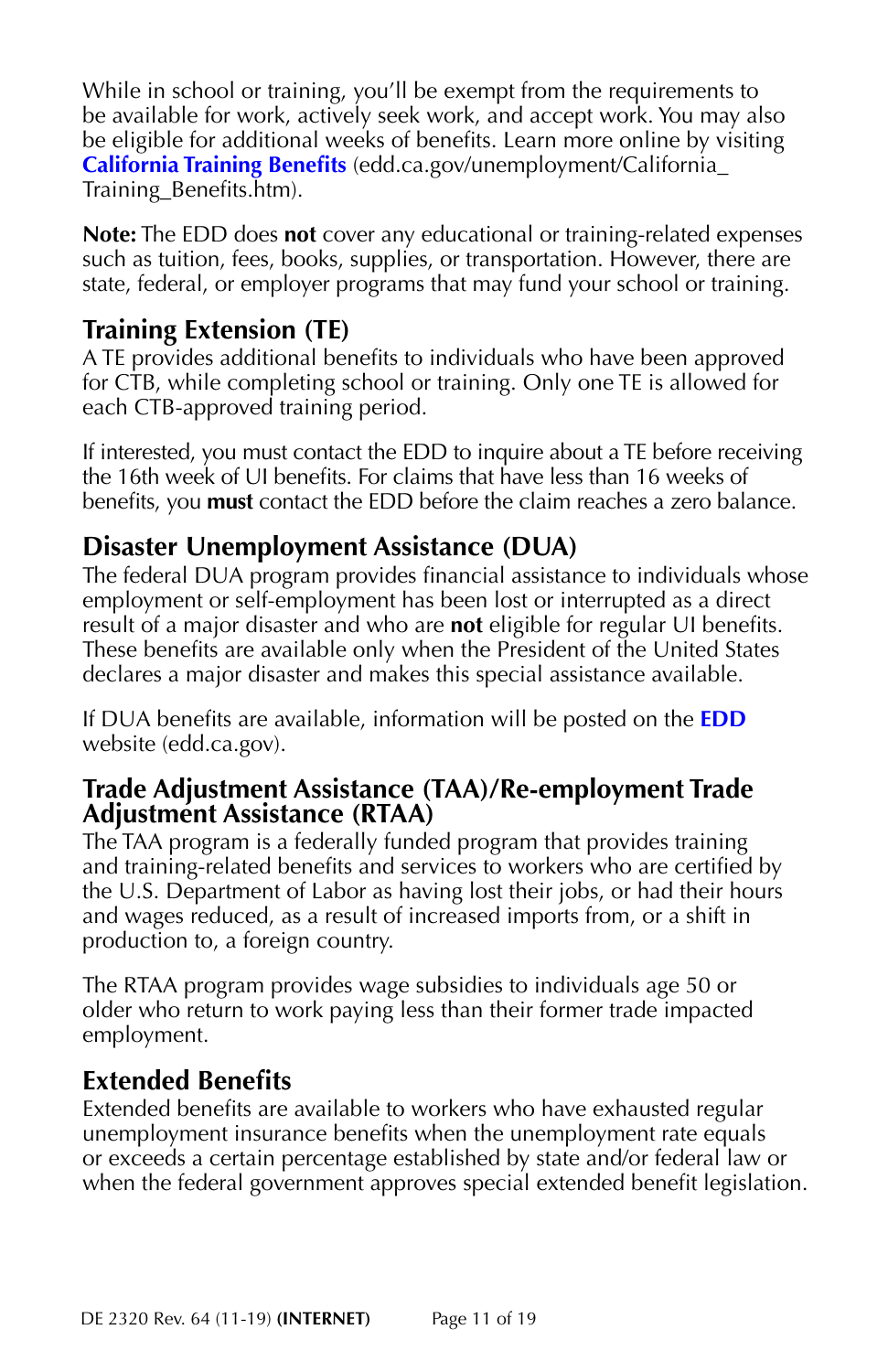# **Railroad Unemployment Benefits**

Railroad workers may claim benefits under the U.S. Railroad Unemployment Insurance Act. This program is administered by the U.S. Railroad Retirement Board (RRB).

To file a claim, call the toll-free number at 1-877-772-5772 between 9 a.m. and 3:30 p.m., Monday through Friday to speak to an RRB representative or file online by visiting **[RRB](https://rrb.gov/)** (rrb.gov).

# **Unemployment Insurance Fraud Prevention and Detection**

The EDD takes the security of personal and confidential information very seriously. Therefore, all data submitted to us is encrypted. Additional safeguards are built in to further protect your personal information from imposter fraud and identity theft.

Imposter fraud occurs when someone intentionally files a UI claim using another person's employment or personal information. The EDD actively investigates cases of imposter fraud and is committed to protecting the identities of legitimate claimants.

If the EDD suspects that there may be identity issues, you'll receive a written request to validate the information provided. We'll also contact your former employer(s) and governmental entities to verify the documents and any information you supply.

For more information, download the *[Protect Your Identity and Stop](https://edd.ca.gov/pdf_pub_ctr/de2360ee.pdf)  [Unemployment Insurance Imposter Fraud](https://edd.ca.gov/pdf_pub_ctr/de2360ee.pdf)* **(DE 2360EE) (PDF)** brochure (edd.ca.gov/pdf\_pub\_ctr/de2360ee.pdf).

To report UI fraud, visit **[Ask EDD](https://askedd.edd.ca.gov/)** (askedd.edd.ca.gov) and select **Report Fraud** to submit a Fraud Reporting Form online, or call the EDD toll-free fraud hotline at 1-800-229-6297.

# **Penalties**

Making a false statement or withholding information to receive benefits can be a felony. Penalties may include a loss of benefits, a false statement disqualification, and/or criminal prosecution.

A false statement disqualification denies benefits from 2 to 23 weeks. The disqualification stays on your record for three years or until served, whichever comes first. To serve false statement weeks, you must continue to certify for UI benefits, and meet all other eligibility requirements. You will not be paid during this time.

# **Benefit Audits**

The EDD conducts audits by cross-referencing employer information with UI claim information to determine if a claimant properly reported all work, wages and other income to the EDD while collecting for UI benefits. Overpayments and penalties collected from these audits ensure the solvency of the UI Trust Fund and help reduce UI taxes.

DE 2320 Rev. 64 (11-19) **(INTERNET)** Page 12 of 19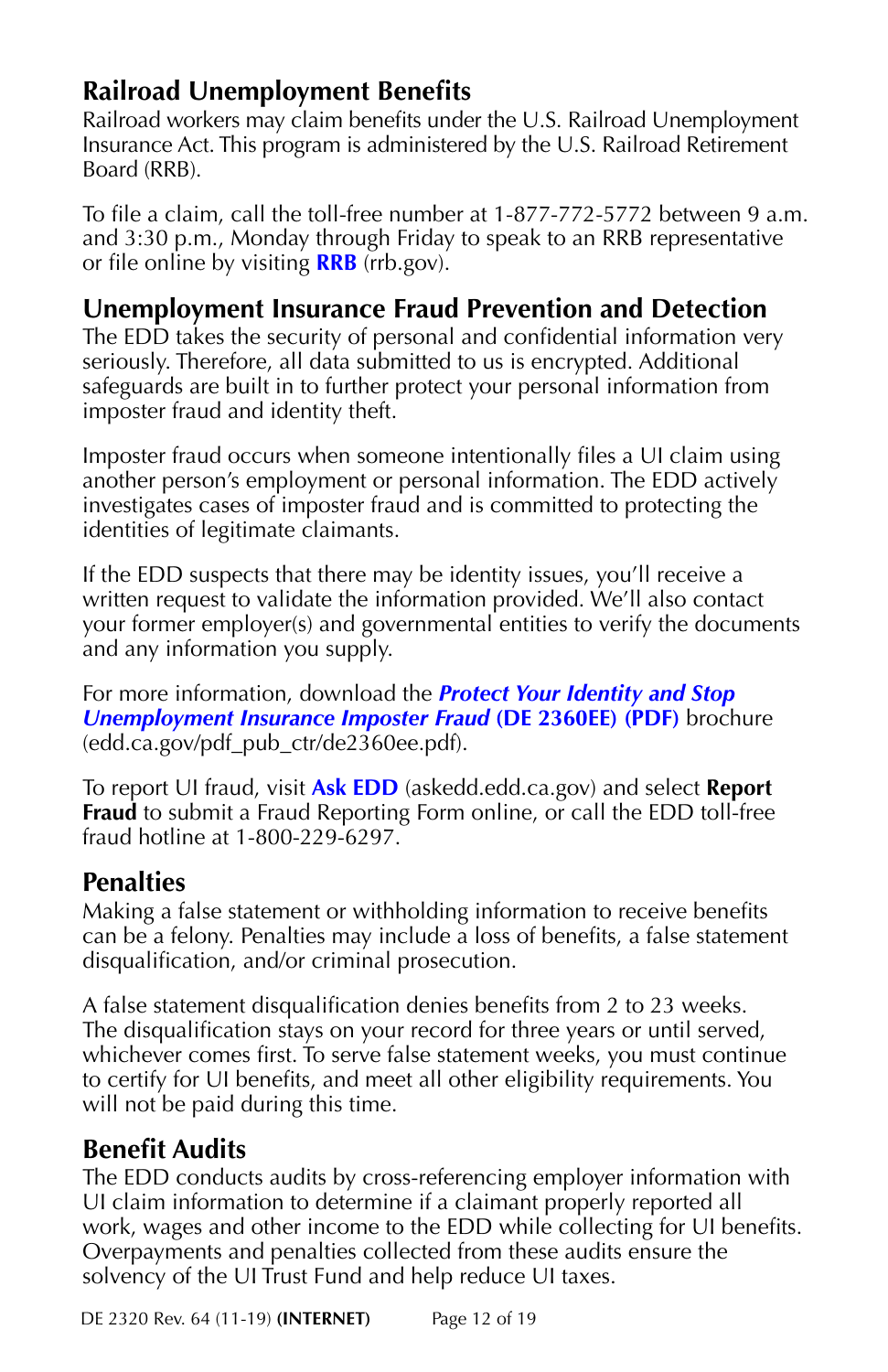# **Social Security Number Verification**

The EDD may require you to verify your Social Security number (SSN) as issued to you by the Social Security Administration (SSA).

Your eligibility for benefits may be affected if:

- The SSN provided is assigned to a different name or belongs to another individual.
- The SSN is not valid.
- The SSN was never issued by the SSA.
- The wages in the base period belong to another individual.
- The date of birth at the SSA is different than the date of birth you gave when you filed your claim.

If the EDD requires you to verify your SSN, you may be asked to submit a complete copy of your Annual Social Security Statement. To obtain a copy of your complete Social Security Statement visit the **[SSA](https://www.ssa.gov/)** online (ssa.gov).

A copy of your Social Security card will not satisfy this requirement.

# **State Disability Insurance (SDI)**

SDI is comprised of Disability Insurance (DI) and Paid Family Leave (PFL). Most workers covered by California UI are also covered by SDI. The program is funded entirely by workers through a payroll tax withheld from their earnings.

## **Exceptions:**

- Employees of local public entities (except workers in district hospitals) are not covered by SDI unless the employer elects such coverage.
- Employees of the state or state-funded institutions of higher education may, through their collective bargaining units, elect to be covered by SDI.
- Self-employed individuals may elect to be covered by SDI.

# **Disability Insurance (DI)**

DI provides short-time, partial wage replacement benefits to workers who are unable to work due to a non-work-related illness or injury, pregnancy, or childbirth.

**When to submit a claim:** Submit your claim no earlier than nine days after the first day your disability begins, but no later than 49 days after your disability begins or you may lose benefits.

For faster processing, file your claim using SDI Online.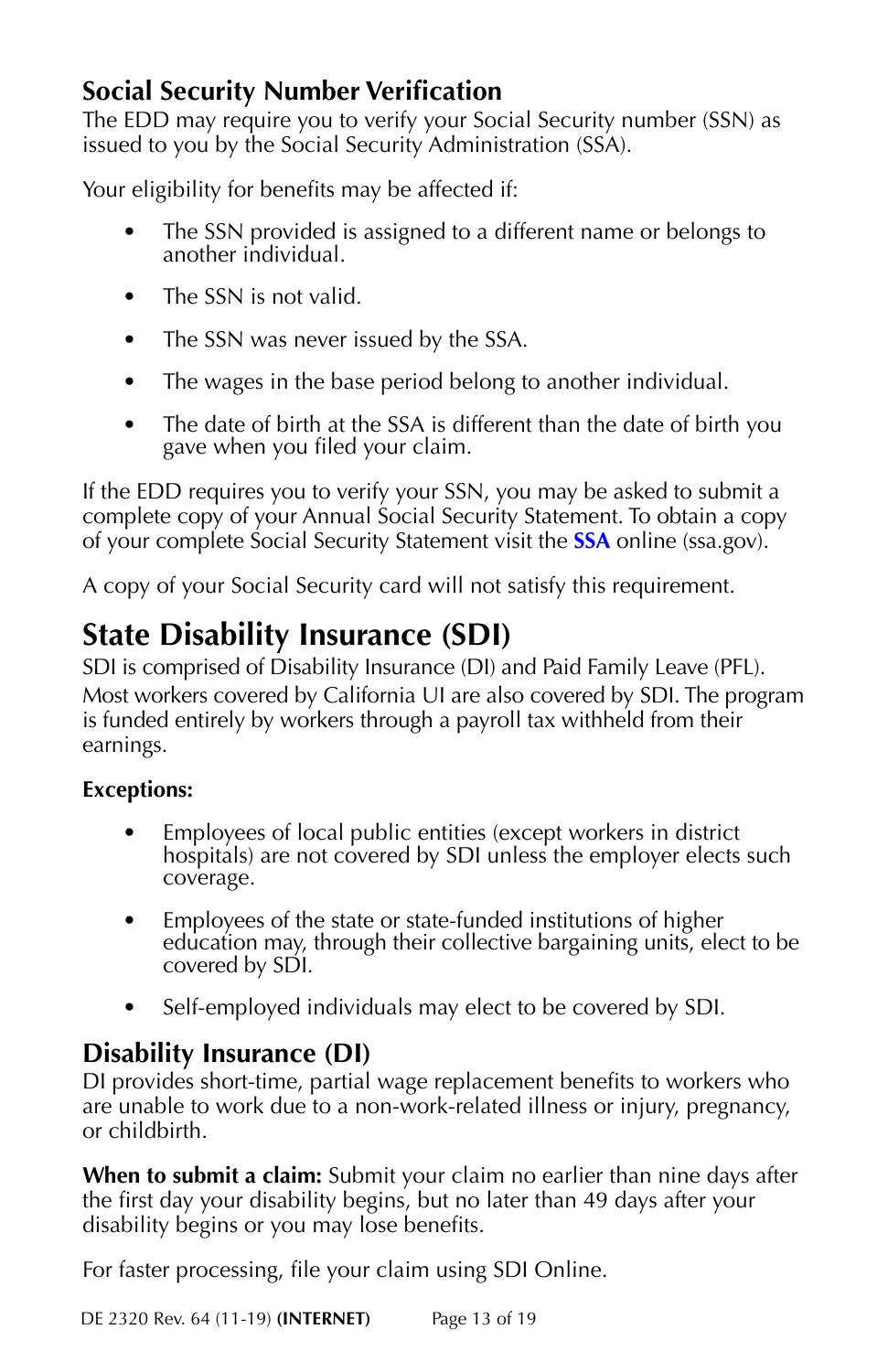**Exception:** If a claim is filed for the same or related cause or condition within 60 days of the initial claim, there will be no new waiting period.

To file a claim or learn more, visit **[State Disability Insurance](https://edd.ca.gov/disability/)** (edd.ca.gov/ disability). EDD staff are available from Monday through Friday between 8 a.m. and 5 p.m. (Pacific Time), except on state holidays.

Refer to Page 19 for a list of DI phone numbers.

# **Paid Family Leave (PFL)**

PFL provides partial wage replacement benefits to individuals who need to take time off work to care for a seriously ill child, parent, parent-in-law, grandparent, grandchild, sibling, spouse, or registered domestic partner. Benefits are also available to parents who need time to bond with a new child entering their family either by birth, adoption, or foster care placement. Unlike DI, there is no waiting period.

Your PFL claim must be submitted within 41 days from the first day your family leave begins. If you miss this deadline, you may lose benefits for the number of days that the claim is late unless you demonstrate good cause for the delay. For faster processing, file your claim using SDI Online.

To file, or learn more visit **[Paid Family Leave](https://edd.ca.gov/Disability/Paid_Family_Leave.htm)** (edd.ca.gov/Disability/Paid\_ Family\_Leave.htm).

EDD staff are available from Monday through Friday between 8 a.m. and 5 p.m. (Pacific Time), except on state holidays.

Refer to Page 19 for a list of PFL phone numbers.

# **Workforce Services**

The EDD provides a range of employment and training services in partnership with state and local agencies and organizations, through the America's Job Center of California<sup>SM</sup> (AJCC). These services benefit job seekers and employers at no cost.

Through the AJCC, the EDD provides job seekers with job search and résumé workshops, interview techniques, job fairs and referrals, training, and much more. Employers can use our series to help recruit candidates for open positions, train current employees, and organize job fairs and workshops. For more information, find your nearest AJCC by using the online **[Office Locator](https://edd.ca.gov/Office_Locator/)** (edd.ca.gov/Office\_Locator).

# CalJOBS<sup>SM</sup>

CalJOBS is California's online resource to help job seekers and employers navigate the EDD's workforce services. The system allows users to easily search for jobs, build résumés, access career resources, find qualified candidates for employment, and gather information on education and training programs.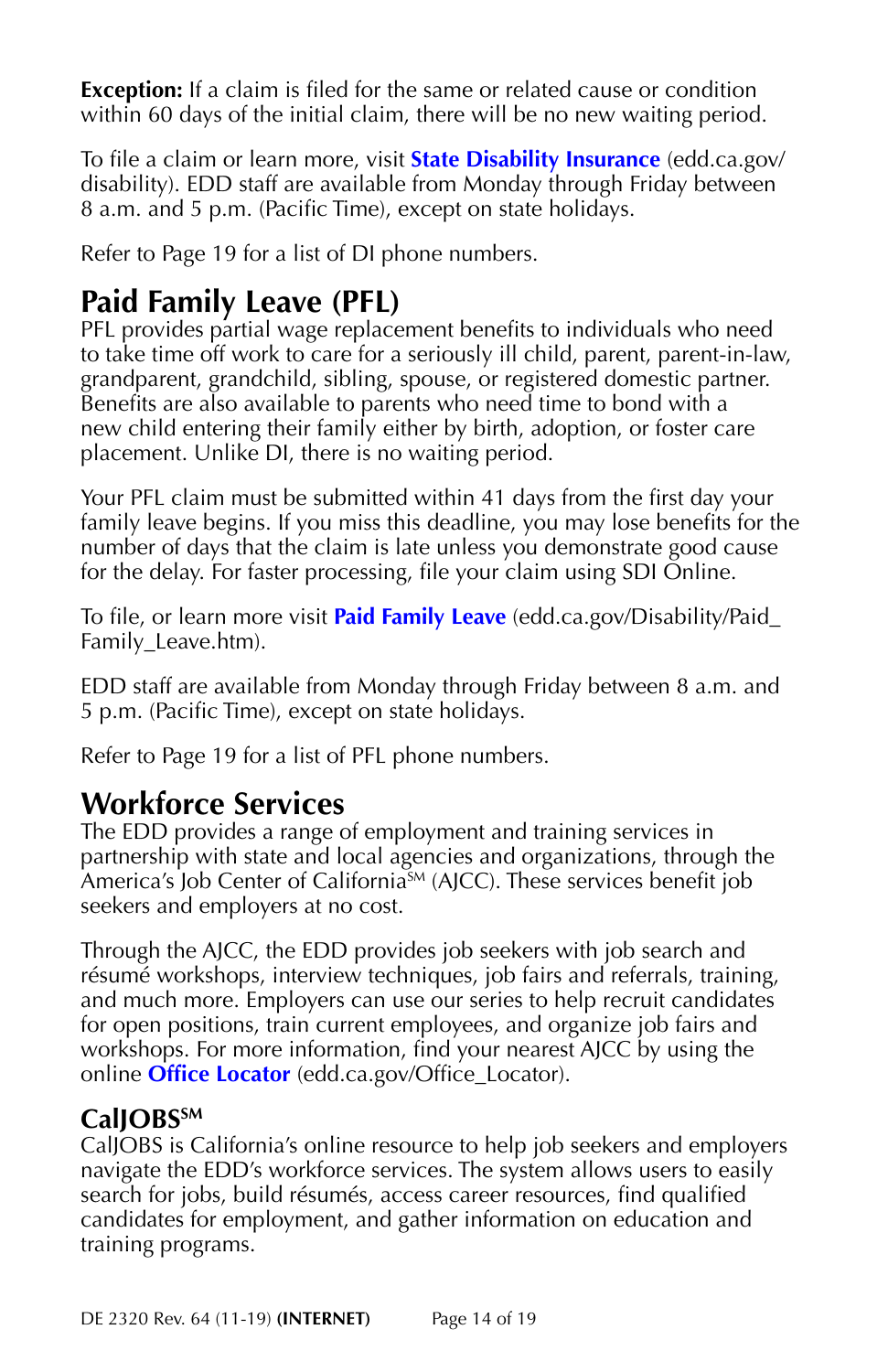Job Seekers can:

- Create a résumé or upload multiple résumés.
- Search and apply for job openings.
- Set up alerts for job openings.
- Research employers.
- Make customized résumés viewable to employers.

**Note:** Registering for a CalJOBS account and posting a résumé is an eligibility requirement for many UI claimants. To register, visit **[CalJOBSSM](https://www.caljobs.ca.gov)** (caljobs.ca.gov).

## **Migrant and Seasonal Farmworkers (MSFW) Outreach Program**

The MSFW Outreach program assists farmworkers unfamiliar with the services provided at the America's Job Center of California<sup>SM</sup> with information about job search assistance, skills development, referral to supportive services, unemployment and disability insurance, farmworker rights labor-law information, and career guidance, all at no cost.

# **Services for Veterans**

The EDD provides assistance to veterans to help them achieve their employment and training goals. Services include labor market information, veteran 24-hour priority hold on all job listings, customized job search assistance, job fairs, workshops, employer recruitments, and other resources.

# **Youth Employment Opportunity Program (YEOP)**

The YEOP provides special service to help youth, ages 15 through 25, achieve their educational and vocational goals. Services include peer advising, referrals to supportive services, workshops, job referrals and placement assistance, and referrals to training and community outreach efforts.

For more information on the programs and services listed above, visit **[Jobs](https://edd.ca.gov/Jobs_and_Training/)  [and Training](https://edd.ca.gov/Jobs_and_Training/)** online (edd.ca.gov/Jobs and Training).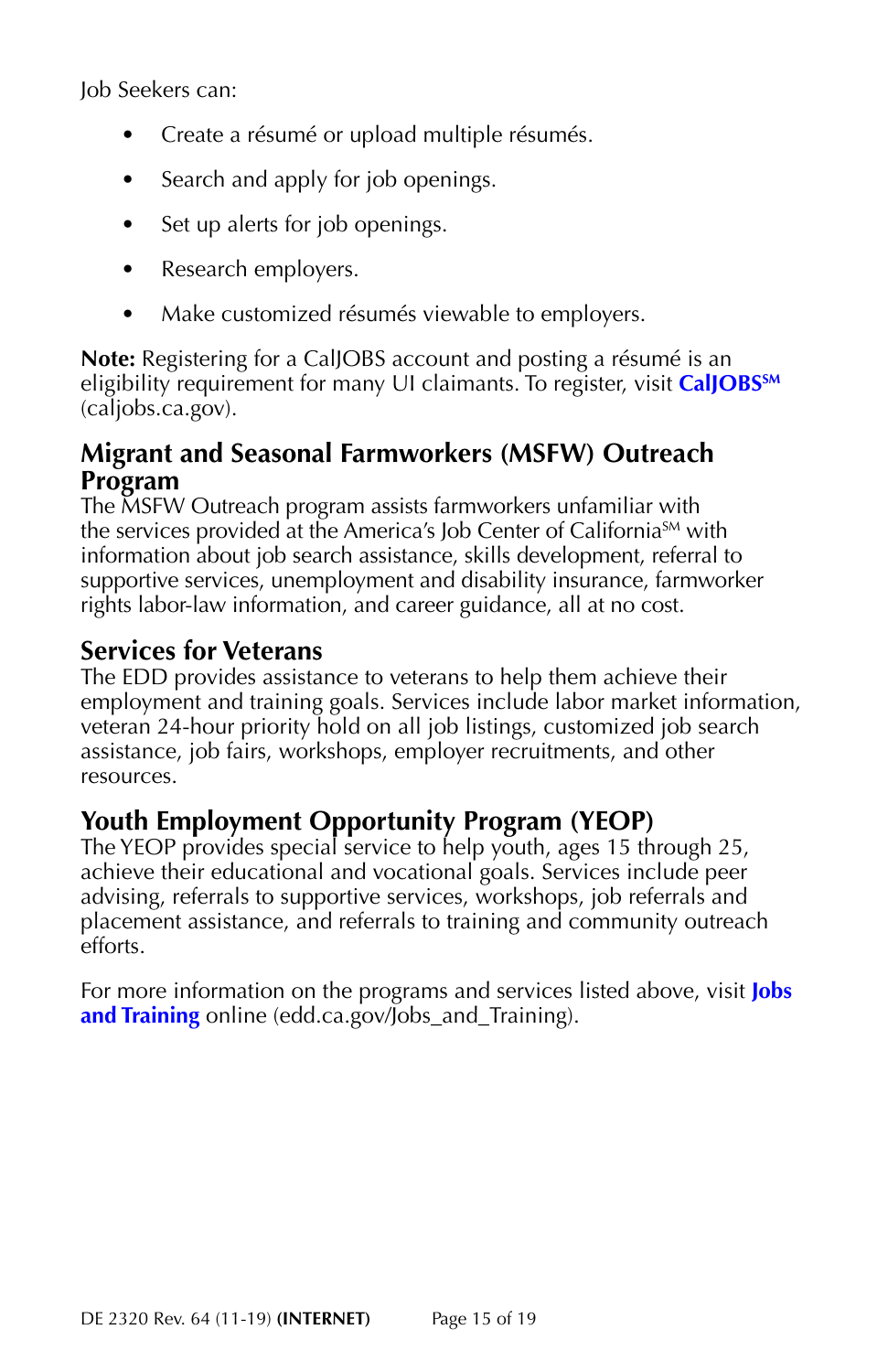#### **Unemployment Insurance Benefit Table For New Claims with a Beginning Date of January 2, 2005 or After**

| Amount of Wages<br>in Highest Quarter | Weekly<br>Benefit<br>Amount | Amount of Wages<br>in Highest Quarter | Weekly<br>Benefit<br>Amount | Amount of Wages<br>in Highest Quarter | Weekly<br>Benefit<br>Amount |
|---------------------------------------|-----------------------------|---------------------------------------|-----------------------------|---------------------------------------|-----------------------------|
| \$<br>$900.00 -$<br>948.99            | \$40                        | $$2,210.01 - 2,236.00$                | \$86                        | $$3,406.01 - 3,432.00$                | \$132                       |
| 974.99<br>$949.00 -$                  | 41                          | $2,236.01 - 2,262.00$                 | 87                          | $3,432.01 -$<br>3,458.00              | 133                         |
| $975.00 -$<br>1,000.99                | 42                          | $2,262.01 - 2,288.00$                 | 88                          | $3,458.01 -$<br>3,484.00              | 134                         |
| $1,001.00 -$<br>1,026.99              | 43                          | $2,288.01 - 2,314.00$                 | 89                          | 3,510.00<br>$3,484.01 -$              | 135                         |
| $1,027.00 -$<br>1,052.99              | 44                          | $2,314.01 - 2,340.00$                 | 90                          | 3,536.00<br>$3,510.01 -$              | 136                         |
| $1,053.00 -$<br>1,078.99              | 45                          | $2,340.01 - 2,366.00$                 | 91                          | $3,536.01 -$<br>3,562.00              | 137                         |
| $1,079.00 -$<br>1,117.99              | 46                          | $2,366.01 - 2,392.00$                 | 92                          | $3,562.01 -$<br>3,588.00              | 138                         |
| $1,118.00 -$<br>1,143.99              | 47                          | $2,392.01 - 2,418.00$                 | 93                          | $3,588.01 -$<br>3,614.00              | 139                         |
| $1,144.00 -$<br>1,169.99              | 48                          | $2,418.01 - 2,444.00$                 | 94                          | $3,614.01 -$<br>3,640.00              | 140                         |
| $1,170.00 -$<br>1,195.99              | 49                          | $2,444.01 - 2,470.00$                 | 95                          | $3,640.01 -$<br>3,666.00              | 141                         |
| $1,196.00 -$<br>1,221.99              | 50                          | $2,470.01 - 2,496.00$                 | 96                          | 3,692.00<br>$3,666.01 -$              | 142                         |
| $1,222.00 -$<br>1,247.99              | 51                          | $2,496.01 - 2,522.00$                 | 97                          | $3,692.01 -$<br>3,718.00              | 143                         |
| $1,248.00 -$<br>1,286.99              | 52                          | $2,522.01 - 2,548.00$                 | 98                          | $3,718.01 -$<br>3,744.00              | 144                         |
| 1,312.99<br>$1,287.00 -$              | 53                          | $2,548.01 - 2,574.00$                 | 99                          | 3,770.00<br>$3,744.01 -$              | 145                         |
| $1,313.00 -$<br>1,338.99              | 54                          | $2,574.01 - 2,600.00$                 | 100                         | 3,796.00<br>$3,770.01 -$              | 146                         |
| $1,339.00 -$<br>1,364.99              | 55                          | $2,600.01 - 2,626.00$                 | 101                         | $3,796.01 - 3,822.00$                 | 147                         |
| $1,365.00 -$<br>1,403.99              | 56                          | $2,626.01 - 2,652.00$                 | 102                         | $3,822.01 -$<br>3,848.00              | 148                         |
| $1,404.00 -$<br>1,429.99              | 57                          | $2,652.01 - 2,678.00$                 | 103                         | $3,848.01 -$<br>3,874.00              | 149                         |
| $1,430.00 -$<br>1,455.99              | 58                          | $2,678.01 - 2,704.00$                 | 104                         | $3,874.01 -$<br>3,900.00              | 150                         |
| $1,456.00 -$<br>1,494.99              | 59                          | $2,704.01 - 2,730.00$                 | 105                         | 3,926.00<br>$3,900.01 -$              | 151                         |
| $1,495.00 -$<br>1,520.99              | 60                          | $2,730.01 - 2,756.00$                 | 106                         | $3,926.01 -$<br>3,952.00              | 152                         |
| $1,521.00 -$<br>1,546.99              | 61                          | 2,756.01 - 2,782.00                   | 107                         | $3,952.01 -$<br>3,978.00              | 153                         |
| $1,547.00 -$<br>1,585.99              | 62                          | $2,782.01 - 2,808.00$                 | 108                         | $3,978.01 - 4,004.00$                 | 154                         |
| $1,586.00 -$<br>1,611.99              | 63                          | $2,808.01 - 2,834.00$                 | 109                         | 4,030.00<br>$4,004.01 -$              | 155                         |
| $1,612.00 -$<br>1,637.99              | 64                          | $2,834.01 - 2,860.00$                 | 110                         | $4,030.01 - 4,056.00$                 | 156                         |
| $1,638.00 -$<br>1,676.99              | 65                          | $2,860.01 - 2,886.00$                 | 111                         | $4,056.01 -$<br>4,082.00              | 157                         |
| 1,702.99<br>$1,677.00 -$              | 66                          | $2,886.01 - 2,912.00$                 | 112                         | $4,082.01 - 4,108.00$                 | 158                         |
| $1,703.00 -$<br>1,741.99              | 67                          | $2,912.01 - 2,938.00$                 | 113                         | $4,108.01 - 4,134.00$                 | 159                         |
| $1,742.00 -$<br>1,767.99              | 68                          | 2,938.01 - 2,964.00                   | 114                         | $4,134.01 - 4,160.00$                 | 160                         |
| $1,768.00 -$<br>1,806.99              | 69                          | $2,964.01 -$<br>2,990.00              | 115                         | $4,160.01 - 4,186.00$                 | 161                         |
| $1,807.00 -$<br>1,832.99              | 70                          | $2,990.01 -$<br>3,016.00              | 116                         | $4,186.01 - 4,212.00$                 | 162                         |
| $1,833.00 -$<br>1,846.00              | 71                          | $3,016.01 -$<br>3,042.00              | 117                         | $4,212.01 - 4,238.00$                 | 163                         |
| $1,846.01 -$<br>1,872.00              | 72                          | $3,042.01 - 3,068.00$                 | 118                         | $4,238.01 - 4,264.00$                 | 164                         |
| $1,872.01 -$<br>1,898.00              | 73                          | $3,068.01 -$<br>3,094.00              | 119                         | $4,264.01 -$<br>4,290.00              | 165                         |
| $1,898.01 -$<br>1,924.00              | 74                          | $3,094.01 - 3,120.00$                 | 120                         | $4,290.01 - 4,316.00$                 | 166                         |
| 1,950.00<br>$1,924.01 -$              | 75                          | $3,120.01 - 3,146.00$                 | 121                         | $4,316.01 - 4,342.00$                 | 167                         |
| $1,950.01 -$<br>1,976.00              | 76                          | $3,146.01 - 3,172.00$                 | 122                         | $4,342.01 - 4,368.00$                 | 168                         |
| $1,976.01 -$<br>2,002.00              | 77                          | $3,172.01 - 3,198.00$                 | 123                         | $4,368.01 - 4,394.00$                 | 169                         |
| 2,028.00<br>$2,002.01 -$              | 78                          | $3,198.01 - 3,224.00$                 | 124                         | $4,394.01 - 4,420.00$                 | 170                         |
| $2,028.01 -$<br>2,054.00              | 79                          | $3,224.01 - 3,250.00$                 | 125                         | $4,420.01 - 4,446.00$                 | 171                         |
| 2,080.00<br>$2,054.01 -$              | 80                          | $3,250.01 - 3,276.00$                 | 126                         | $4,446.01 - 4,472.00$                 | 172                         |
| $2,080.01 -$<br>2,106.00              | 81                          | $3,276.01 - 3,302.00$                 | 127                         | 4,472.01 - 4,498.00                   | 173                         |
| $2,106.01 -$<br>2,132.00              | 82                          | $3,302.01 - 3,328.00$                 | 128                         | $4,498.01 - 4,524.00$                 | 174                         |
| $2,132.01 - 2,158.00$                 | 83                          | $3,328.01 - 3,354.00$                 | 129                         | $4,524.01 - 4,550.00$                 | 175                         |
| $2,158.01 - 2,184.00$                 | 84                          | $3,354.01 - 3,380.00$                 | 130                         | $4,550.01 - 4,576.00$                 | 176                         |
| $2,184.01 - 2,210.00$                 | 85                          | $3,380.01 - 3,406.00$                 | 131                         | $4,576.01 - 4,602.00$                 | 177                         |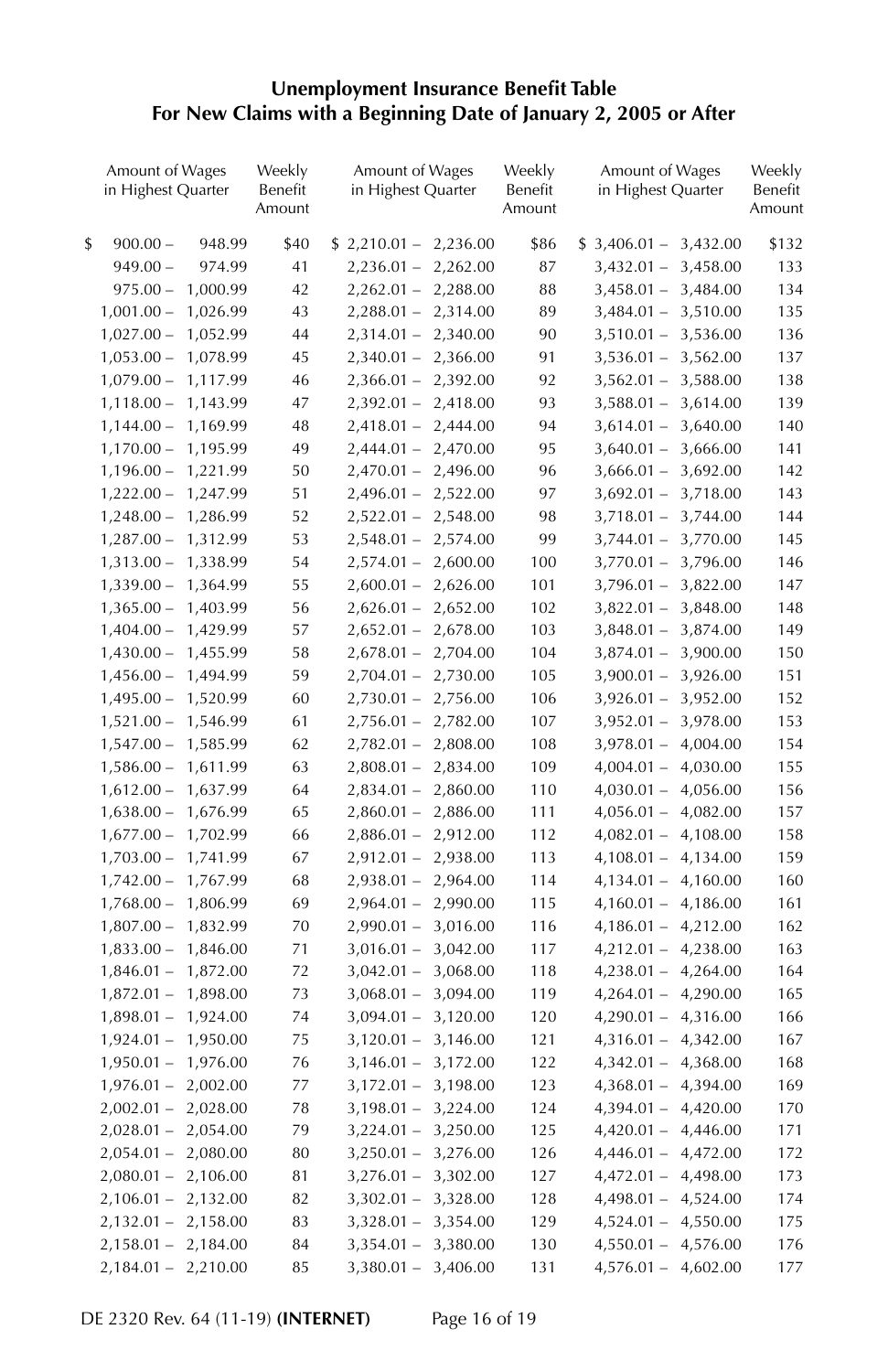#### **Unemployment Insurance Benefit Table For New Claims with a Beginning Date of January 2, 2005 or After**

| Amount of Wages<br>in Highest Quarter                | Weekly<br>Benefit<br>Amount | Amount of Wages<br>in Highest Quarter | Weekly<br>Benefit<br>Amount | Amount of Wages<br>in Highest Quarter    | Weekly<br>Benefit<br>Amount |
|------------------------------------------------------|-----------------------------|---------------------------------------|-----------------------------|------------------------------------------|-----------------------------|
| $$4,602.01 - 4,628.00$                               | \$178                       | $$5,798.01 - $5,824.00$               | \$224                       | $$6,994.01 - 7,020.00$                   | \$270                       |
| 4,654.00<br>$4,628.01 -$                             | 179                         | 5,850.00<br>$5,824.01 -$              | 225                         | $7,020.01 -$<br>7,046.00                 | 271                         |
| $4,654.01 -$<br>4,680.00                             | 180                         | $5,850.01 -$<br>5,876.00              | 226                         | $7,046.01 -$<br>7,072.00                 | 272                         |
| 4,706.00<br>$4,680.01 -$                             | 181                         | $5,876.01 - 5,902.00$                 | 227                         | $7,072.01 -$<br>7,098.00                 | 273                         |
| $4,706.01 -$<br>4,732.00                             | 182                         | 5,928.00<br>$5,902.01 -$              | 228                         | $7,098.01 -$<br>7,124.00                 | 274                         |
| $4,732.01 -$<br>4,758.00                             | 183                         | $5,928.01 -$<br>5,954.00              | 229                         | $7,124.01 -$<br>7,150.00                 | 275                         |
| $4,758.01 -$<br>4,784.00                             | 184                         | $5,954.01 -$<br>5,980.00              | 230                         | $7,150.01 -$<br>7,176.00                 | 276                         |
| 4,810.00<br>$4,784.01 -$                             | 185                         | 6,006.00<br>$5,980.01 -$              | 231                         | $7,176.01 - 7,202.00$                    | 277                         |
| $4,810.01 -$<br>4,836.00                             | 186                         | $6,006.01 -$<br>6,032.00              | 232                         | 7,228.00<br>$7,202.01 -$                 | 278                         |
| $4,836.01 -$<br>4,862.00                             | 187                         | $6,032.01 -$<br>6,058.00              | 233                         | $7,228.01 - 7,254.00$                    | 279                         |
| $4,862.01 -$<br>4,888.00                             | 188                         | $6,058.01 -$<br>6,084.00              | 234                         | $7,254.01 -$<br>7,280.00                 | 280                         |
| $4,888.01 -$<br>4,914.00                             | 189                         | $6,084.01 -$<br>6,110.00              | 235                         | $7,280.01 - 7,306.00$                    | 281                         |
| $4,914.01 -$<br>4,940.00                             | 190                         | $6,110.01 -$<br>6,136.00              | 236                         | $7,306.01 -$<br>7,332.00                 | 282                         |
| $4,940.01 -$<br>4,966.00                             | 191                         | 6,162.00<br>$6,136.01 -$              | 237                         | $7,332.01 - 7,358.00$                    | 283                         |
| $4,966.01 -$<br>4,992.00                             | 192                         | $6,162.01 -$<br>6,188.00              | 238                         | $7,358.01 -$<br>7,384.00                 | 284                         |
| $4,992.01 -$<br>5,018.00                             | 193                         | $6,188.01 - 6,214.00$                 | 239                         | $7,384.01 - 7,410.00$                    | 285                         |
| $5,018.01 -$<br>5,044.00                             | 194                         | 6,240.00<br>$6,214.01 -$              | 240                         | $7,410.01 -$<br>7,436.00                 | 286                         |
| $5,044.01 -$<br>5,070.00                             | 195                         | $6,240.01 -$<br>6,266.00              | 241                         | $7,436.01 -$<br>7,462.00                 | 287                         |
| $5,070.01 -$<br>5,096.00                             | 196                         | $6,266.01 - 6,292.00$                 | 242                         | $7,462.01 -$<br>7,488.00                 | 288                         |
| $5,096.01 -$<br>5,122.00                             | 197                         | $6,292.01 - 6,318.00$                 | 243                         | $7,488.01 -$<br>7,514.00                 | 289                         |
| $5,122.01 -$<br>5,148.00                             | 198                         | $6,318.01 - 6,344.00$                 | 244                         | $7,514.01 -$<br>7,540.00                 | 290                         |
| $5,148.01 -$<br>5,174.00                             | 199                         | $6,344.01 -$<br>6,370.00              | 245                         | $7,540.01 -$<br>7,566.00                 | 291                         |
| 5,200.00<br>$5,174.01 -$                             | 200                         | $6,370.01 - 6,396.00$                 | 246                         | 7,592.00<br>$7,566.01 -$                 | 292                         |
| $5,200.01 -$<br>5,226.00                             | 201                         | $6,396.01 - 6,422.00$                 | 247                         | $7,592.01 -$<br>7,618.00                 | 293                         |
| 5,252.00<br>$5,226.01 -$                             | 202                         | $6,422.01 - 6,448.00$                 | 248                         | $7,618.01 -$<br>7,644.00                 | 294                         |
| 5,278.00<br>$5,252.01 -$                             | 203                         | $6,448.01 - 6,474.00$                 | 249                         | 7,670.00<br>$7,644.01 -$                 | 295                         |
| $5,278.01 -$<br>5,304.00                             | 204                         | $6,474.01 - 6,500.00$                 | 250                         | 7,696.00<br>$7,670.01 -$                 | 296                         |
| $5,304.01 -$<br>5,330.00                             | 205                         | $6,500.01 -$<br>6,526.00              | 251                         | 7,722.00<br>$7,696.01 -$                 | 297                         |
| $5,330.01 -$<br>5,356.00                             | 206                         | $6,526.01 -$<br>6,552.00              | 252                         | $7,722.01 -$<br>7,748.00                 | 298                         |
| $5,356.01 -$<br>5,382.00                             | 207                         | $6,552.01 -$<br>6,578.00              | 253                         | 7,774.00<br>$7,748.01 -$                 | 299                         |
| $5,382.01 -$<br>5,408.00                             | 208                         | $6,578.01 -$<br>6,604.00              | 254                         | $7,774.01 -$<br>7,800.00                 | 300                         |
| $5,408.01 -$<br>5,434.00                             | 209                         | $6,604.01 -$<br>6,630.00              | 255                         | $7,800.01 -$<br>7,826.00                 | 301                         |
| $5,434.01 -$<br>5,460.00                             | 210                         | 6,656.00<br>$6,630.01 -$              | 256                         | $7,826.01 -$<br>7,852.00                 | 302                         |
| $5,460.01 -$<br>5,486.00                             | 211                         | $6,656.01 -$<br>6,682.00              | 257                         | $7,852.01 -$<br>7,878.00                 | 303                         |
| $5,486.01 -$<br>5,512.00                             | 212                         | $6,682.01 -$<br>6,708.00              | 258                         | $7,878.01 -$<br>7,904.00                 | 304                         |
|                                                      |                             | $6,708.01 -$                          | 259                         | 7,930.00                                 | 305                         |
| $5,512.01 -$<br>5,538.00<br>$5,538.01 -$<br>5,564.00 | 213<br>214                  | 6,734.00<br>$6,734.01 -$<br>6,760.00  | 260                         | $7,904.01 -$<br>$7,930.01 -$<br>7,956.00 | 306                         |
|                                                      | 215                         | $6,760.01 -$<br>6,786.00              | 261                         | $7,956.01 -$<br>7,982.00                 | 307                         |
| $5,564.01 -$<br>5,590.00                             |                             |                                       |                             |                                          |                             |
| $5,590.01 -$<br>5,616.00                             | 216                         | 6,812.00<br>$6,786.01 -$              | 262                         | 8,008.00<br>$7,982.01 -$<br>8,034.00     | 308<br>309                  |
| $5,616.01 -$<br>5,642.00                             | 217                         | $6,812.01 -$<br>6,838.00              | 263                         | $8,008.01 -$                             |                             |
| $5,642.01 -$<br>5,668.00                             | 218                         | $6,838.01 -$<br>6,864.00              | 264                         | $8,034.01 -$<br>8,060.00                 | 310                         |
| $5,668.01 -$<br>5,694.00                             | 219                         | $6,864.01 - 6,890.00$                 | 265                         | 8,086.00<br>$8,060.01 -$                 | 311                         |
| $5,694.01 -$<br>5,720.00                             | 220                         | $6,890.01 -$<br>6,916.00              | 266                         | $8,086.01 -$<br>8,112.00                 | 312                         |
| $5,720.01 -$<br>5,746.00                             | 221                         | $6,916.01 - 6,942.00$                 | 267                         | $8,112.01 -$<br>8,138.00                 | 313                         |
| 5,772.00<br>$5,746.01 -$                             | 222                         | $6,942.01 - 6,968.00$                 | 268                         | $8,138.01 - 8,164.00$                    | 314                         |
| 5,798.00<br>$5,772.01 -$                             | 223                         | $6,968.01 - 6,994.00$                 | 269                         | $8,164.01 - 8,190.00$                    | 315                         |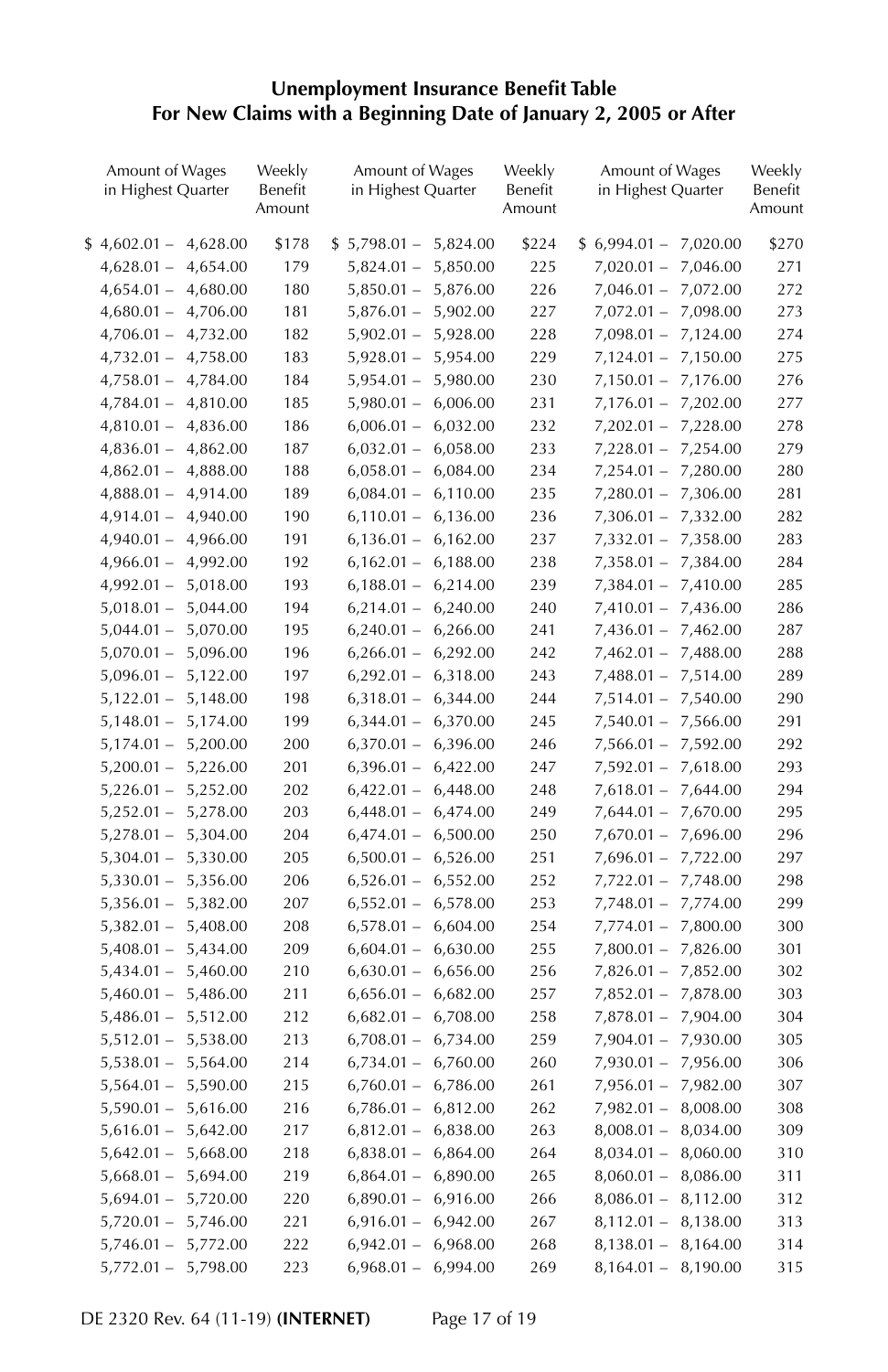#### **Unemployment Insurance Benefit Table For New Claims with a Beginning Date of January 2, 2005 or After**

| Amount of Wages<br>in Highest Quarter | Weekly<br>Benefit<br>Amount | Amount of Wages<br>in Highest Quarter | Weekly<br>Benefit<br>Amount | Amount of Wages<br>in Highest Quarter | Weekly<br>Benefit<br>Amount |
|---------------------------------------|-----------------------------|---------------------------------------|-----------------------------|---------------------------------------|-----------------------------|
| $$8,190.01-$<br>8,216.00              | \$316                       | $$9,386.01 - 9,412.00$                | \$362                       | $$10,582.01 - 10,608.00$              | \$408                       |
| 8,242.00<br>$8,216.01 -$              | 317                         | 9,438.00<br>$9,412.01 -$              | 363                         | $10,608.01 - 10,634.00$               | 409                         |
| $8,242.01 -$<br>8,268.00              | 318                         | $9,438.01 - 9,464.00$                 | 364                         | $10,634.01 - 10,660.00$               | 410                         |
| 8,294.00<br>$8,268.01 -$              | 319                         | $9,464.01 - 9,490.00$                 | 365                         | $10,660.01 - 10,686.00$               | 411                         |
| $8,294.01 -$<br>8,320.00              | 320                         | $9,490.01 - 9,516.00$                 | 366                         | $10,686.01 - 10,712.00$               | 412                         |
| $8,320.01 -$<br>8,346.00              | 321                         | $9,516.01 - 9,542.00$                 | 367                         | $10,712.01 - 10,738.00$               | 413                         |
| $8,346.01 -$<br>8,372.00              | 322                         | $9,542.01 -$<br>9,568.00              | 368                         | $10,738.01 - 10,764.00$               | 414                         |
| $8,372.01 -$<br>8,398.00              | 323                         | $9,568.01 -$<br>9,594.00              | 369                         | $10,764.01 - 10,790.00$               | 415                         |
| $8,398.01 -$<br>8,424.00              | 324                         | $9,594.01 -$<br>9,620.00              | 370                         | 10,790.01 - 10,816.00                 | 416                         |
| $8,424.01 -$<br>8,450.00              | 325                         | $9,620.01 - 9,646.00$                 | 371                         | $10,816.01 - 10,842.00$               | 417                         |
| $8,450.01 -$<br>8,476.00              | 326                         | $9,646.01 - 9,672.00$                 | 372                         | $10,842.01 - 10,868.00$               | 418                         |
| $8,476.01 -$<br>8,502.00              | 327                         | $9,672.01 - 9,698.00$                 | 373                         | $10,868.01 - 10,894.00$               | 419                         |
| $8,502.01 -$<br>8,528.00              | 328                         | $9,698.01 - 9,724.00$                 | 374                         | $10,894.01 - 10,920.00$               | 420                         |
| $8,528.01 -$<br>8,554.00              | 329                         | $9,724.01 - 9,750.00$                 | 375                         | $10,920.01 - 10,946.00$               | 421                         |
| $8,554.01 -$<br>8,580.00              | 330                         | $9,750.01 - 9,776.00$                 | 376                         | $10,946.01 - 10,972.00$               | 422                         |
| $8,580.01 -$<br>8,606.00              | 331                         | $9,776.01 - 9,802.00$                 | 377                         | 10,972.01 - 10,998.00                 | 423                         |
| $8,606.01 -$<br>8,632.00              | 332                         | $9,802.01 - 9,828.00$                 | 378                         | $10,998.01 - 11,024.00$               | 424                         |
| $8,632.01 -$<br>8,658.00              | 333                         | $9,828.01 - 9,854.00$                 | 379                         | $11,024.01 - 11,050.00$               | 425                         |
| $8,658.01 -$<br>8,684.00              | 334                         | $9,854.01 - 9,880.00$                 | 380                         | $11,050.01 - 11,076.00$               | 426                         |
| $8,684.01 -$<br>8,710.00              | 335                         | $9,880.01 - 9,906.00$                 | 381                         | $11,076.01 - 11,102.00$               | 427                         |
| $8,710.01 -$<br>8,736.00              | 336                         | $9,906.01 - 9,932.00$                 | 382                         | 11,102.01 - 11,128.00                 | 428                         |
| $8,736.01 -$<br>8,762.00              | 337                         | $9,932.01 - 9,958.00$                 | 383                         | $11,128.01 - 11,154.00$               | 429                         |
| $8,762.01 -$<br>8,788.00              | 338                         | $9,958.01 - 9,984.00$                 | 384                         | 11,154.01 - 11,180.00                 | 430                         |
| $8,788.01 -$<br>8,814.00              | 339                         | $9,984.01 - 10,010.00$                | 385                         | $11,180.01 - 11,206.00$               | 431                         |
| $8,814.01 -$<br>8,840.00              | 340                         | $10,010.01 - 10,036.00$               | 386                         | $11,206.01 - 11,232.00$               | 432                         |
| $8,840.01 -$<br>8,866.00              | 341                         | $10,036.01 - 10,062.00$               | 387                         | $11,232.01 - 11,258.00$               | 433                         |
| $8,866.01 -$<br>8,892.00              | 342                         | $10,062.01 - 10,088.00$               | 388                         | $11,258.01 - 11,284.00$               | 434                         |
| $8,892.01 -$<br>8,918.00              | 343                         | $10,088.01 - 10,114.00$               | 389                         | 11,284.01 - 11,310.00                 | 435                         |
| $8,918.01 -$<br>8,944.00              | 344                         | $10,114.01 - 10,140.00$               | 390                         | 11,310.01 - 11,336.00                 | 436                         |
| $8,944.01 -$<br>8,970.00              | 345                         | $10,140.01 - 10,166.00$               | 391                         | 11,336.01 - 11,362.00                 | 437                         |
| $8,970.01 -$<br>8,996.00              | 346                         | $10,166.01 - 10,192.00$               | 392                         | $11,362.01 - 11,388.00$               | 438                         |
| $8,996.01 -$<br>9,022.00              | 347                         | $10,192.01 - 10,218.00$               | 393                         | 11,388.01 - 11,414.00                 | 439                         |
| $9,022.01 -$<br>9,048.00              | 348                         | $10,218.01 - 10,244.00$               | 394                         | 11,414.01 - 11,440.00                 | 440                         |
| $9,048.01 -$<br>9,074.00              | 349                         | $10,244.01 - 10,270.00$               | 395                         | $11,440.01 - 11,466.00$               | 441                         |
| $9,074.01 -$<br>9,100.00              | 350                         | $10,270.01 - 10,296.00$               | 396                         | $11,466.01 - 11,492.00$               | 442                         |
| $9,100.01 -$<br>9,126.00              | 351                         | $10,296.01 - 10,322.00$               | 397                         | 11,492.01 - 11,518.00                 | 443                         |
| $9,126.01 -$<br>9,152.00              | 352                         | $10,322.01 - 10,348.00$               | 398                         | $11,518.01 - 11,544.00$               | 444                         |
| $9,152.01 -$<br>9,178.00              | 353                         | $10,348.01 - 10,374.00$               | 399                         | $11,544.01 - 11,570.00$               | 445                         |
| $9,178.01 -$<br>9,204.00              | 354                         | $10,374.01 - 10,400.00$               | 400                         | 11,570.01 - 11,596.00                 | 446                         |
| $9,204.01 -$<br>9,230.00              | 355                         | $10,400.01 - 10,426.00$               | 401                         | $11,596.01 - 11,622.00$               | 447                         |
| $9,230.01 -$<br>9,256.00              | 356                         | $10,426.01 - 10,452.00$               | 402                         | $11,622.01 - 11,648.00$               | 448                         |
| $9,256.01 -$<br>9,282.00              | 357                         | $10,452.01 - 10,478.00$               | 403                         | $11,648.01 - 11,674.00$               | 449                         |
| $9,282.01 -$<br>9,308.00              | 358                         | $10,478.01 - 10,504.00$               | 404                         | $11,674.01 -$<br>and over             | 450                         |
| $9,308.01 -$<br>9,334.00              | 359                         | $10,504.01 - 10,530.00$               | 405                         |                                       |                             |
| 9,360.00<br>$9,334.01 -$              | 360                         | $10,530.01 - 10,556.00$               | 406                         |                                       |                             |
| $9,360.01 - 9,386.00$                 | 361                         | $10,556.01 - 10,582.00$               | 407                         |                                       |                             |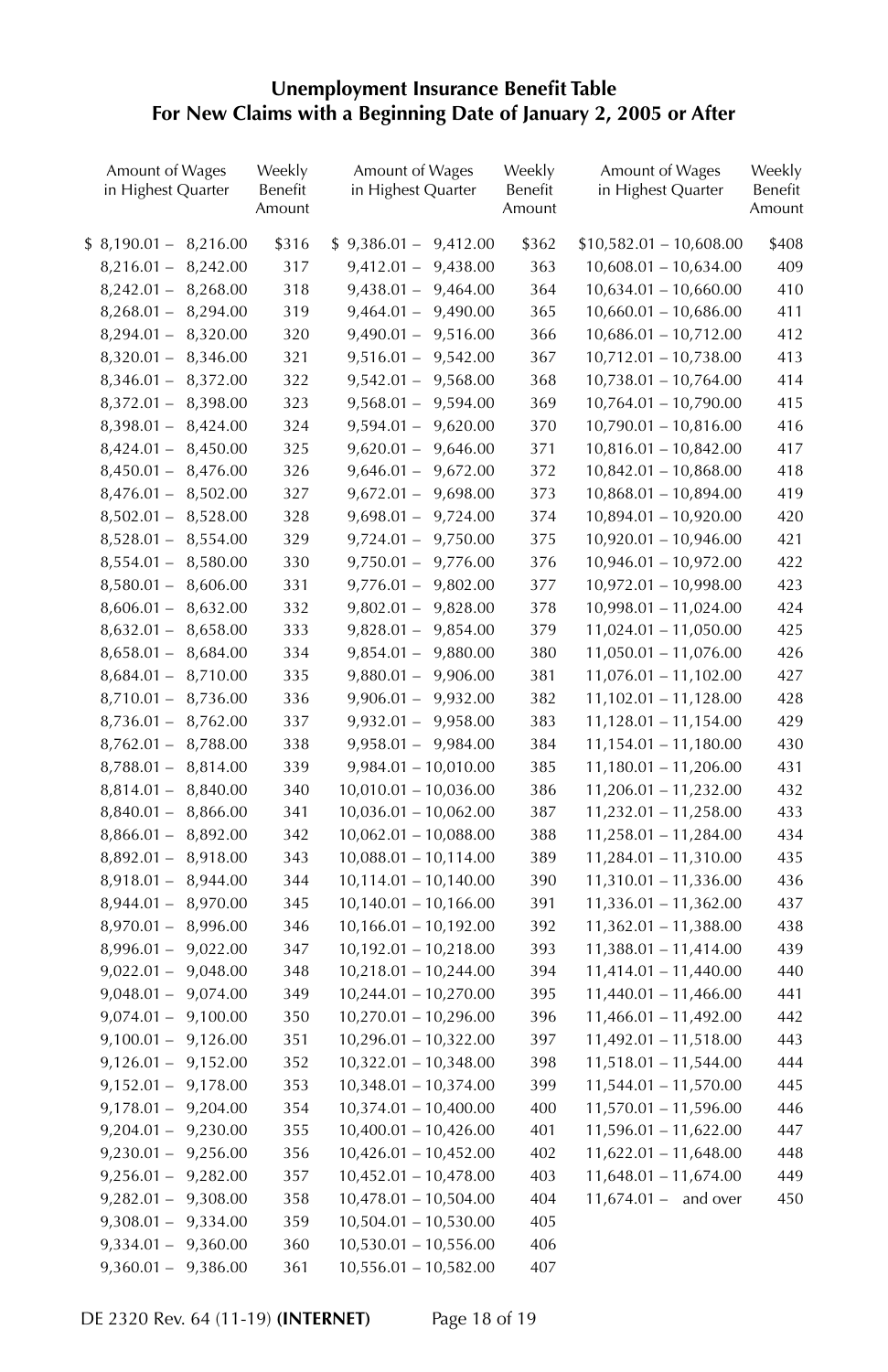# **How to Get Help Online**

- To learn more about EDD services and programs, visit **[EDD](https://edd.ca.gov/)** online (edd.ca.gov).
- To ask us a question, access your UI Online or SDI account visit Ask **EDD** (askedd.edd.ca.gov).
- To find your nearest AJCC, visit the **[Office Locator](https://edd.ca.gov/Office_Locator/)** online (edd.ca.gov/ Office\_Locator).

#### **Phone**

All of our phone numbers are toll free. For relay service, provide one of the numbers below to the operator.

#### **Unemployment Insurance**

EDD staff are available Monday through Friday between 8 a.m. and 12 noon (Pacific Time), except on state holidays.

| English    | 1-800-300-5616 |
|------------|----------------|
| Spanish    | 1-800-326-8937 |
| Cantonese  | 1-800-547-3506 |
| Mandarin   | 1-866-303-0706 |
| Vietnamese | 1-800-547-2058 |
| TTY        | 1-800-815-9387 |

#### **Disability Insurance**

EDD staff are available Monday through Friday between 8 a.m. and 5 p.m. (Pacific Time), except on state holidays.

| English | 1-800-480-3287 |
|---------|----------------|
| Spanish | 1-866-658-8846 |
| TTY     | 1-800-563-2441 |

#### **Paid Family Leave**

EDD staff are available Monday through Friday between 8 a.m. and 5 p.m. (Pacific Time), except on state holidays.

| English    | 1-877-238-4373 |
|------------|----------------|
| Spanish    | 1-877-379-3819 |
| Armenian   | 1-866-627-1567 |
| Cantonese  | 1-866-692-5595 |
| Punjabi    | 1-866-627-1568 |
| Tagalog    | 1-866-627-1569 |
| Vietnamese | 1-866-692-5596 |
| TTY        | 1-800-445-1312 |

DE 2320 Rev. 64 (11-19) **(INTERNET)** Page 19 of 19